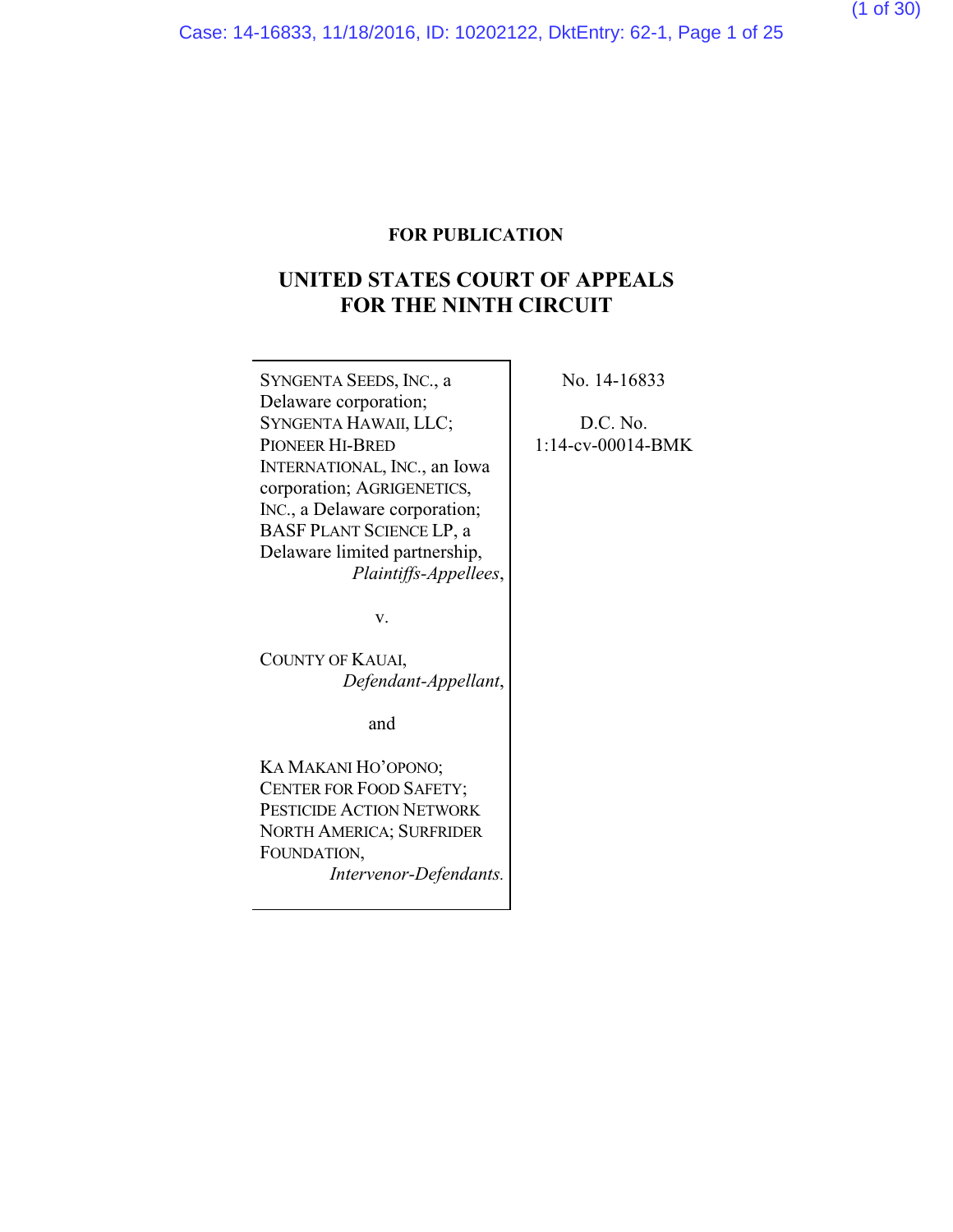SYNGENTA SEEDS, INC., a Delaware corporation; SYNGENTA HAWAII, LLC; PIONEER HI-BRED INTERNATIONAL, INC., an Iowa corporation; AGRIGENETICS, INC., a Delaware corporation; BASF PLANT SCIENCE LP, a Delaware limited partnership, *Plaintiffs-Appellees*,

v.

COUNTY OF KAUAI, *Defendant*,

and

KA MAKANI HO'OPONO; CENTER FOR FOOD SAFETY; PESTICIDE ACTION NETWORK NORTH AMERICA; SURFRIDER FOUNDATION, *Intervenor-Defendants-*

*Appellants.*

Appeal from the United States District Court for the District of Hawaii Barry M. Kurren, Magistrate Judge, Presiding

Argued and Submitted June 15, 2016 Honolulu, Hawaii

No. 14-16848

D.C. No. 1:14-cv-00014-BMK

OPINION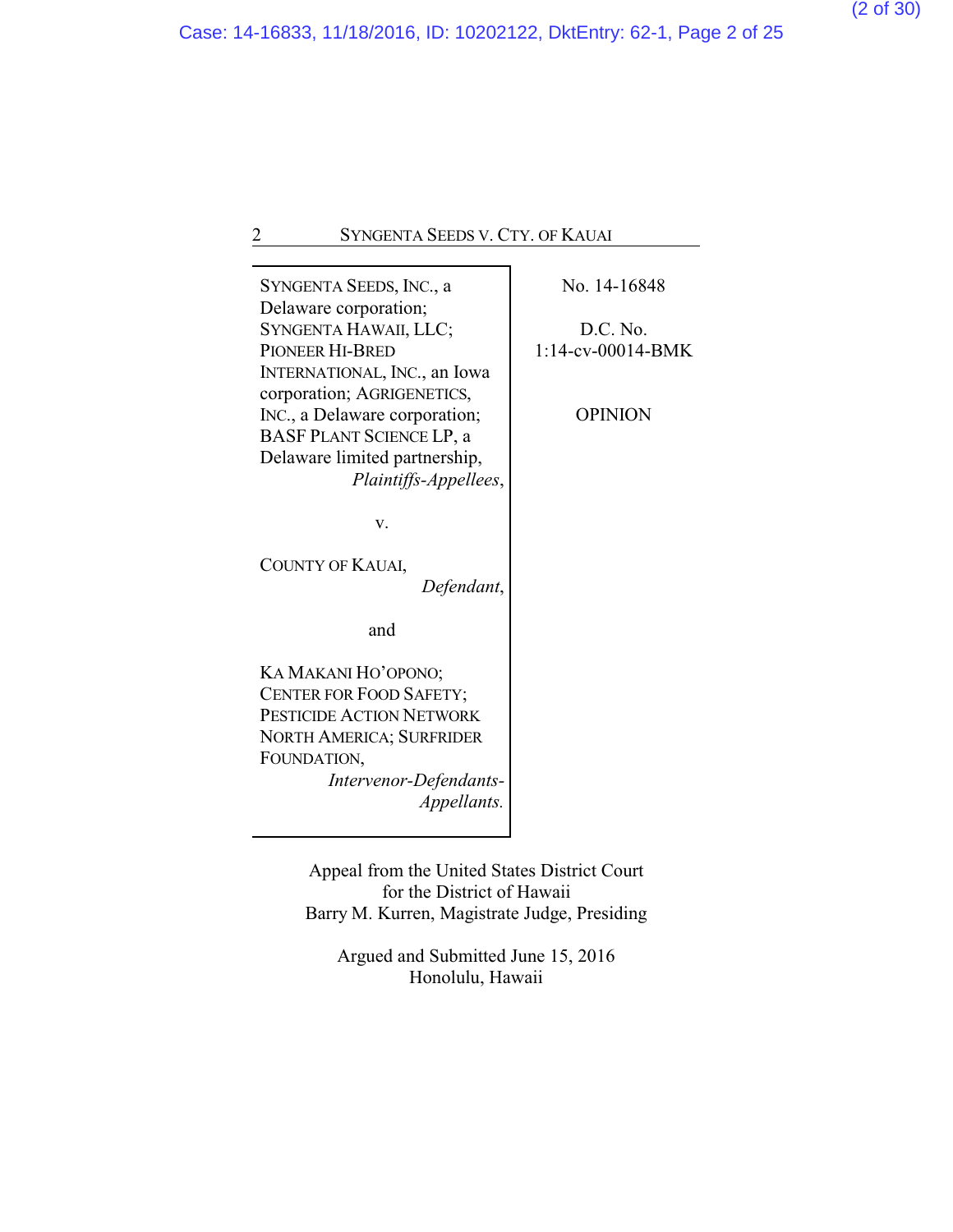Filed November 18, 2016

Before: Sidney R. Thomas, Chief Judge, and Consuelo M. Callahan and Mary H. Murguia, Circuit Judges.

Opinion by Judge Callahan

### **SUMMARY\***

### **Hawaii State Law / Preemption**

The panel affirmed the district court's conclusion that the Hawaii Pesticides Law impliedly preempted Kauai County's Ordinance 960's pesticide provisions, which regulate pesticides and genetically engineered plants; and affirmed the district court's denial of defendants' motion to certify the implied preemption question to the Hawaii Supreme Court.

Ordinance 960 imposes pesticide notification requirements and mandates "pesticide buffer zones." Kauai County Code § 22-23.5(a). Part III of the Hawaii Pesticides Law regulates the use of pesticides, including where pesticides may be applied. HRS § 149A-31-149A-37.

The panel applied the Hawaii Supreme Court's "'comprehensive statutory scheme' test," *Richardson v. City & Cty. of Honolulu*, 868 P.2d 1193, 1208 (Haw. 1994), to decide plaintiffs' field-preemption claim under HRS § 46- 1.5(13). First, the panel held that Ordinance 960's pesticide

**<sup>\*</sup>** This summary constitutes no part of the opinion of the court. It has been prepared by court staff for the convenience of the reader.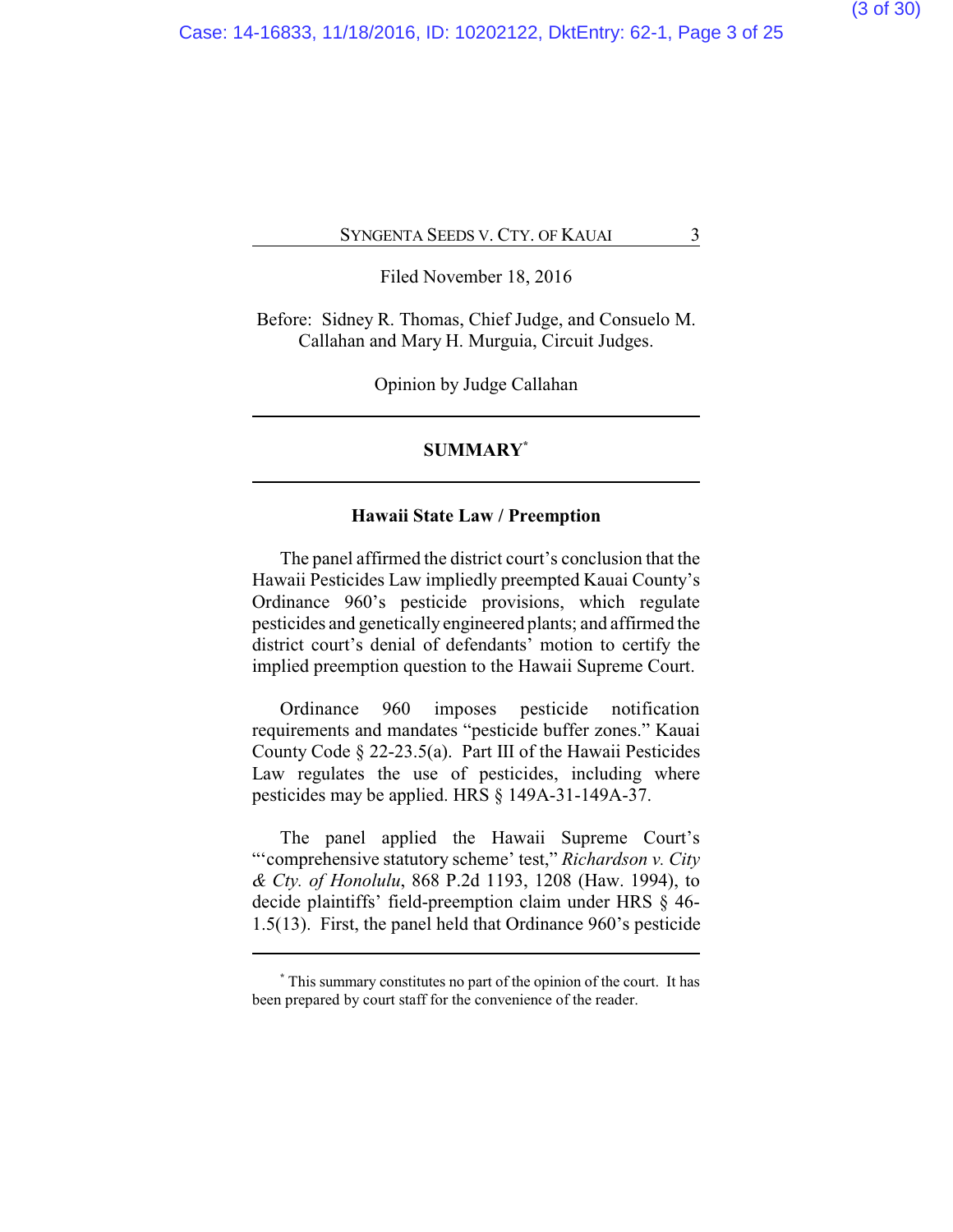provisions and the Hawaii Pesticides Law addressed the same subject matter. Next, the panel held that the State's scheme for the regulation of pesticides was comprehensive. Finally, the panel held that the Hawaii legislature clearly intended for the State's regulation of pesticides to be uniform and exclusive. The panel concluded that Ordinance 960's pesticide provisions were impliedly preempted by Hawaii law and beyond the County's power.

The panel held that certification to the Hawaii Supreme Court was unnecessary because the State's test for implied state preemption was well-defined.

## **COUNSEL**

David J. Minkin (argued), Jesse J. T. Smith, and Troy H.H. Andrade, McCorriston Miller Mukai McKinnon LLP, Honolulu, Hawaii, for Defendant-Appellant.

Paul H. Achitoff (argued), Earthjustice, Honolulu, Hawaii; Sylvia Shih-Yau Wu and George A. Kimbrell, Center for Food Safety, San Francisco, California; for Intervenor-Defendants-Appellants.

Margery S. Bronster (argued), Donna C. Marron, and Rex Y. Fujichaku, Bronster Fujichaku Robbins, Honolulu, Hawaii; Christopher Landau (argued), Kirkland & Ellis LLP, Washington, D.C.; Clair Wong Black and Paul Alston, Alston Hunt Floyd & Ing, Honolulu, Hawaii; for Plaintiffs-Appellees.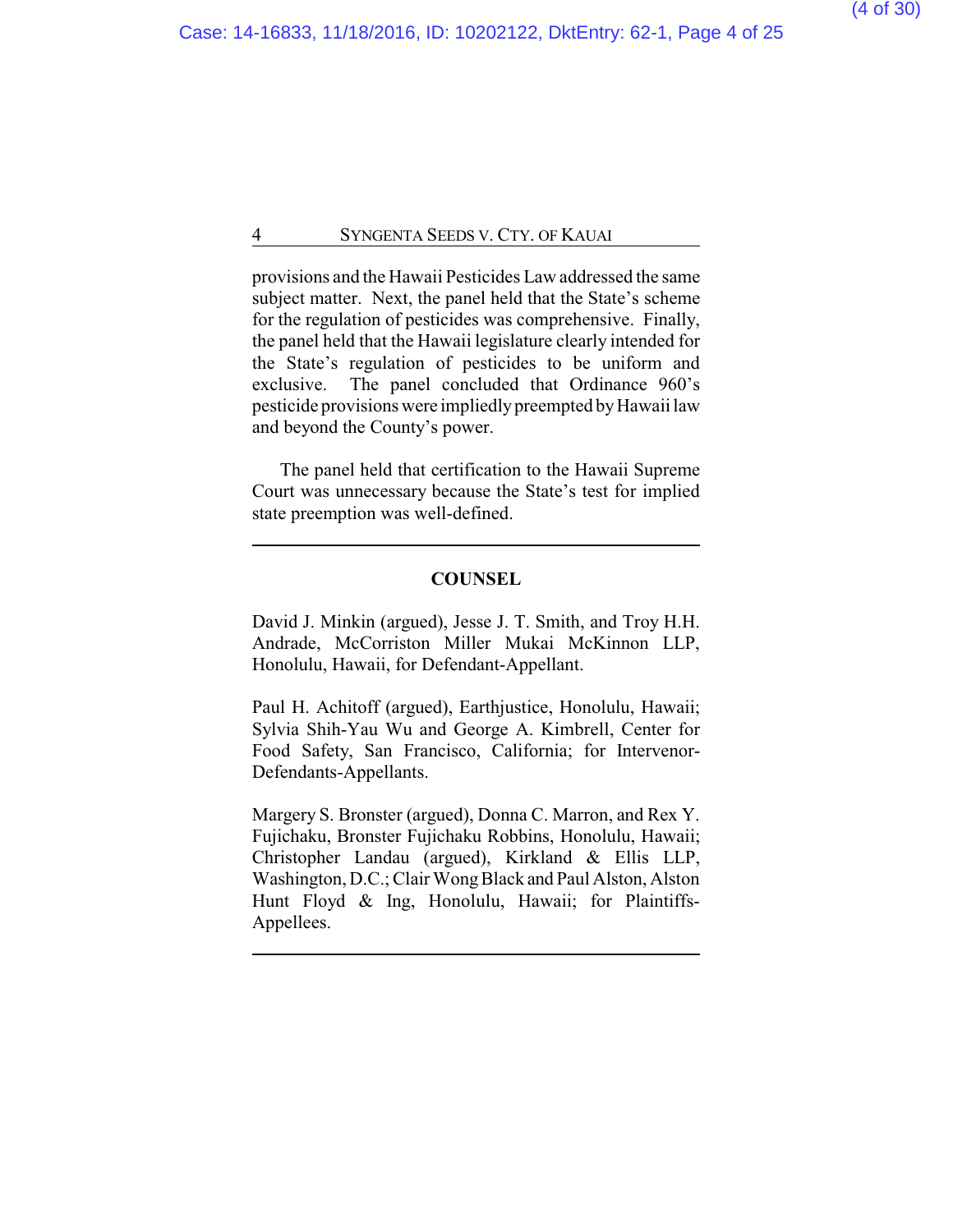### **OPINION**

CALLAHAN, Circuit Judge:

KauaiCountypassed Ordinance 960 to regulate pesticides and genetically engineered (GE) plants. The Ordinance requires commercial farmers to maintain "buffer zones" between crops to which pesticides are applied and certain surrounding properties, provide notifications before and after applying pesticides, and file annual reports disclosing the cultivation of GE crops. We must decide whether Ordinance 960's pesticide provisions are impliedly preempted byHawaii state law, as the district court held below.**<sup>1</sup>** Applying the Hawaii Supreme Court's "'comprehensive statutory scheme' test," *Richardson v. City & Cty. of Honolulu*, 868 P.2d 1193, 1208 (Haw. 1994), we affirm.

#### **I.**

### **A. Plaintiffs' farming operations on Kauai**

Plaintiffs-Appellees Syngenta Seeds, Inc., Syngenta Hawaii, LLC, Pioneer Hi–Bred International, Inc., Agrigenetics, Inc., and BASF Plant Science LPs are companies that supply seed for GE plants. Plaintiffs grow a variety of GE seed crops on Kauai, including corn, soybeans, canola, and rice. As further explained in our concurrently filed opinion in *Atay v. County of Maui*, No. 15-16466, such GE crops have numerous important uses and play a major role in our nation's food supply. However, GE crops also

**<sup>1</sup>** We address state preemption of Ordinance 960's GE crop notification requirement in a memorandum disposition filed concurrently with this opinion.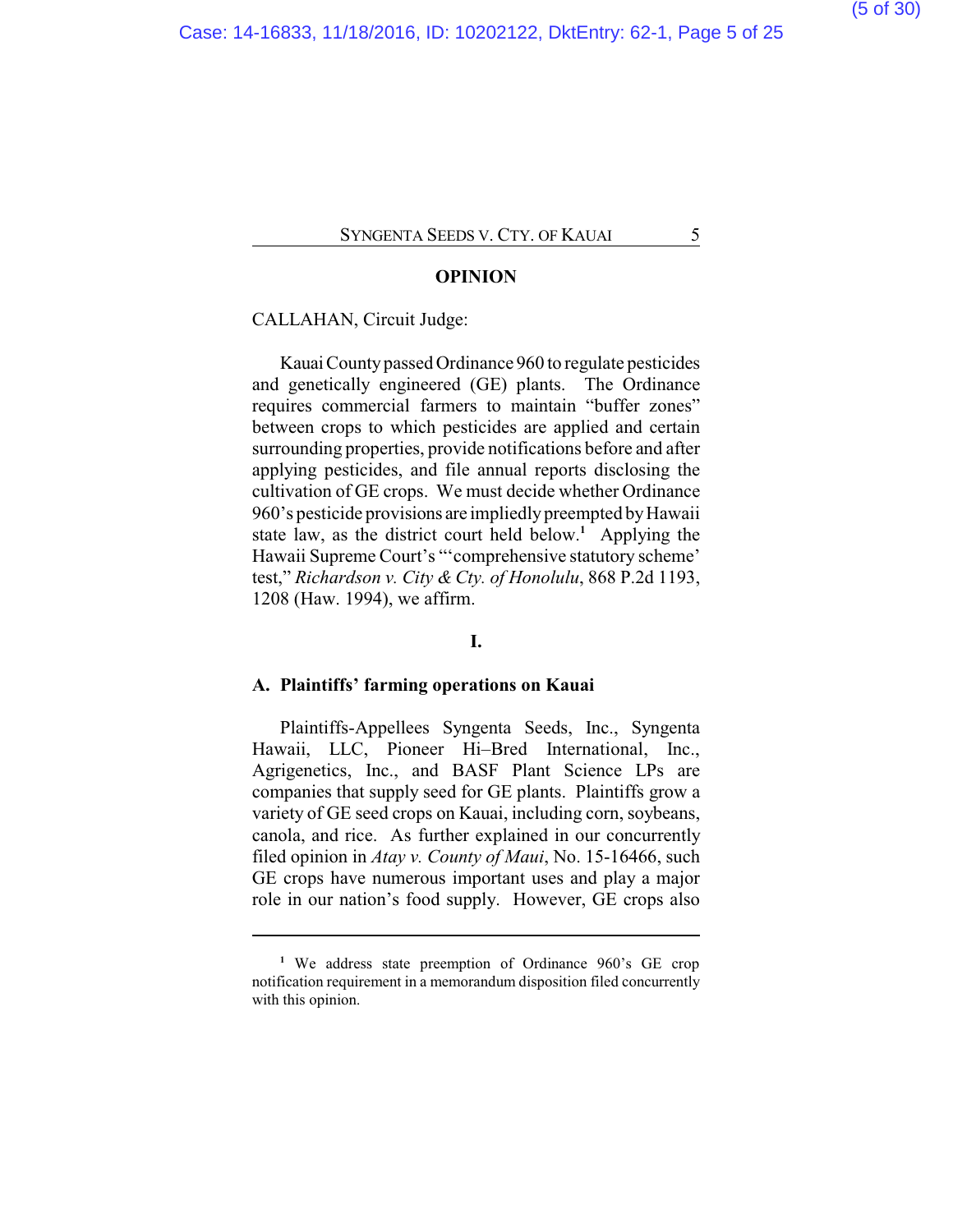present several well-documented economic and environmental risks.

This case arises primarily from concern about Plaintiffs' use of insecticides, herbicides, and fungicides (collectively pesticides) in their farming operations on Kauai. They use both general use pesticides (GUPs), which under federal and state law may be applied by anyone in accordance with label instructions, and restricted use pesticides (RUPs), which may only be applied by applicators certified by the State or persons under their direct supervision. *See* 7 U.S.C. § 136i. Pesticides are useful for controlling pests and thus increasing crop yields, but their application can have detrimental effects on humans and the environment. For example, with respect to human health impacts, some studies have found that longterm exposure to some pesticides may increase the risks of diseases, including cancer, autism, Parkinson's disease, and childhood leukemia. With respect to environmental impacts, studies have found that some pesticides can harm insects and native plants, alter soil ecology, and increase the number and prevalence of herbicide-resistant pests.

Kauai residents have reported experiencing medical symptoms due to contact with pesticides applied on Plaintiffs' farms. Additionally, a University of Hawaii study detected pesticides in indoor and outdoor air samples collected at a Kauai middle school, albeit at concentrations "well below health concern exposure limits or applicable screening levels."

### **B. Kauai County Ordinance 960**

In 2013, the Kauai CountyCouncil passed Ordinance 960 in order to "inform the public, and protect the public from any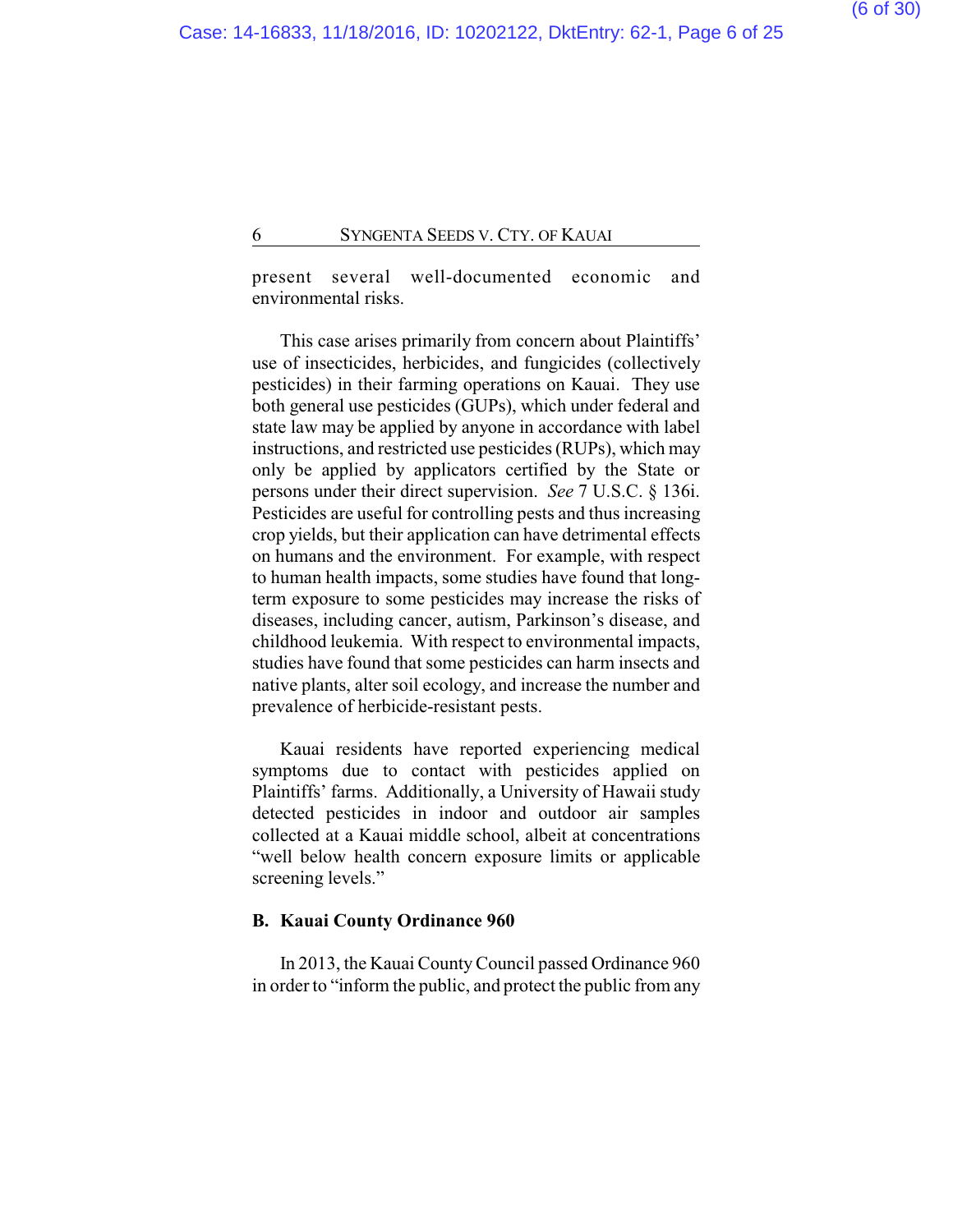. . . negative impacts on the health and natural environment of the people and place of the County" associated with commercial farming operations, including the use of pesticides. Kauai County Code (KCC) § 22-23.2.**<sup>2</sup>** Relevant here, the Ordinance imposes several requirements on "commercial agricultural entities" (CAEs) in connection with the application of RUPs in Kauai.**<sup>3</sup>**

The Ordinance's notification provisions require CAEs to make notifications before and after applying RUPs. *Id. §* 22- 23.4(a). Specifically, the "worker protection" provision requires CAEs to post warning signs that comply with U.S. Environmental Protection Agency guidelines twenty-four hours prior to the application of a pesticide, during application, and after application for the "restricted-entry period" established by the EPA. *Id.* § 22-23.4(a)(1). The "Good Neighbor" provision requires CAEs to send weekly "Good Neighbor Courtesy Notices" to interested beekeepers and people who own or occupy property within 1,500 feet of the property where the pesticide will be applied. The notices must address the pesticide to be used, its active ingredient, and the date, time, and field number of its use. *Id.* § 22- 23.4(a)(2). Following the application of RUPs, the Ordinance also requires CAEs to submit to Kauai's Office of Economic Development and post online weekly "public disclosure

**<sup>2</sup>** The bill was originally introduced in June 2013 as Bill 2491, enacted as Ordinance 960, and codified as KCC § 22-23.1–23.8 (2014).

**<sup>3</sup>** A CAE is defined as "a firm, corporation, association, partnership, or any organized group of persons . . . engaged in growing, developing, cultivating, or producing agricultural products." KCC § 22-23.3. The pesticide provisions only apply to CAEs that purchased or used in excess of five pounds or fifteen gallons of any single RUP during the prior calendar year.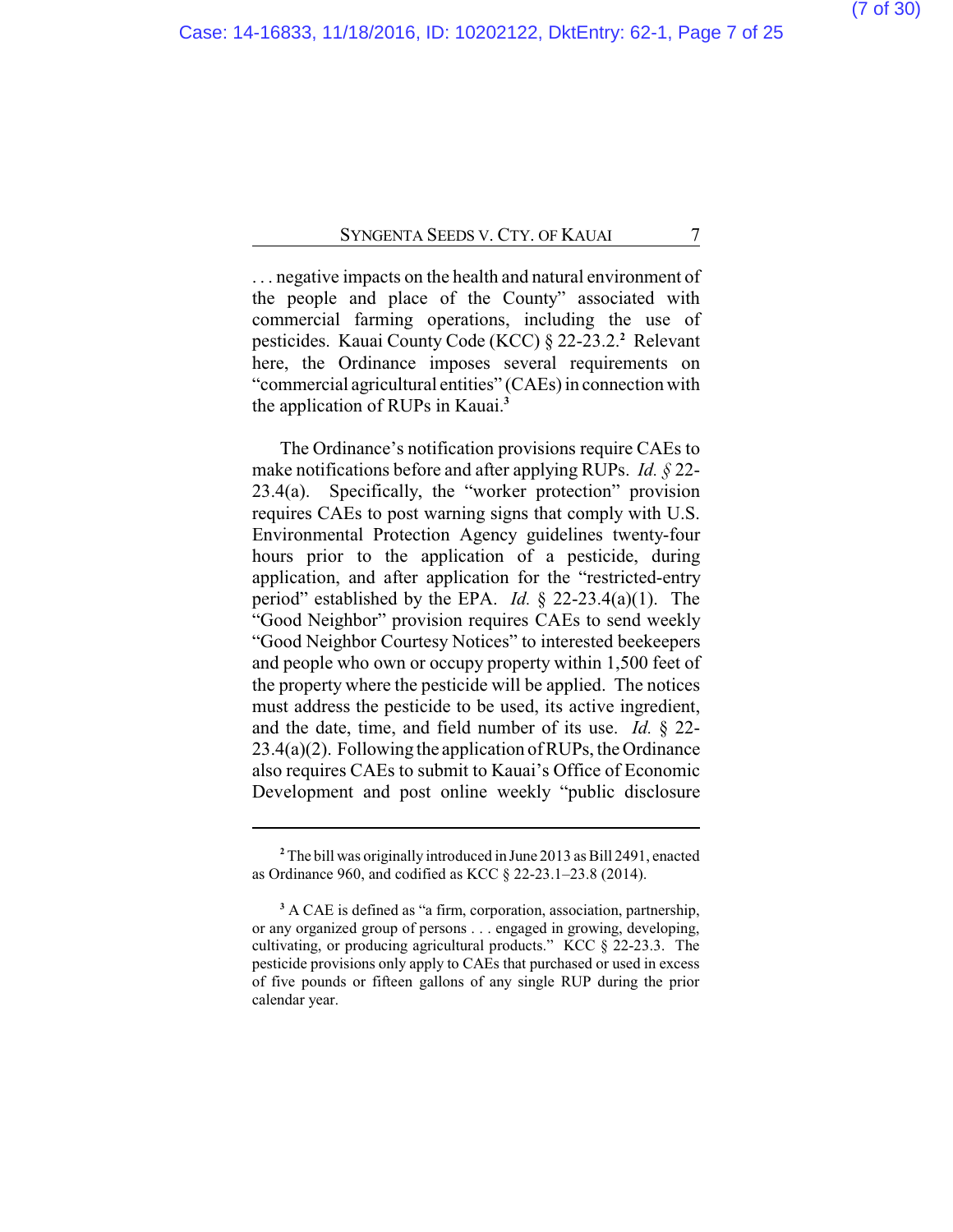reports" "compiling the actual application of all pesticides during the prior week." *Id.* § 22-23.4(a)(3). These reports must detail the date and time of application, the field number and total acreage to which the pesticide was applied, the pesticide's trade name, EPA registration number, and active ingredient, the gallons or pounds of the pesticide used, and the temperature, wind direction, and wind speed at the time of application. *Id.*

In addition to these notification requirements, Ordinance 960 requires CAEs to establish "buffer zones" between crops to which RUPs are applied and certain surrounding properties, such as schools and waterways.**<sup>4</sup>** *Id.* § 22-23.5(a). The buffer zone's size varies depending on the type of neighboring property.

Finally, Ordinance 960 requires the County to complete an Environmental and Public Health Impact Study (EPHIS) to address "environmental and public health questions related to large-scale commercial agricultural entities utilizing pesticides and genetically modified organisms." *Id.* § 22- 23.6. The EPHIS may recommend "possible actions the County may take in order to address any significant effects, public health impacts, or both." *Id.* § 22-23.6.

"[A]ny person, firm, or corporation" violating Ordinance 960 is subject to a civil fine of \$10,000 to \$25,000 per day, per violation. *Id.* § 22-23.7(a). Additionally, violators are

**<sup>4</sup>** While subsections (1) and (2) suggest that "no crops" may be grown in the buffer zones, prefatory section (a) and the provision's title make clear that the provision does not bar all crops from being grown in buffer zones, but only those to which pesticides are applied. KCC  $\S$  22-23.5(a).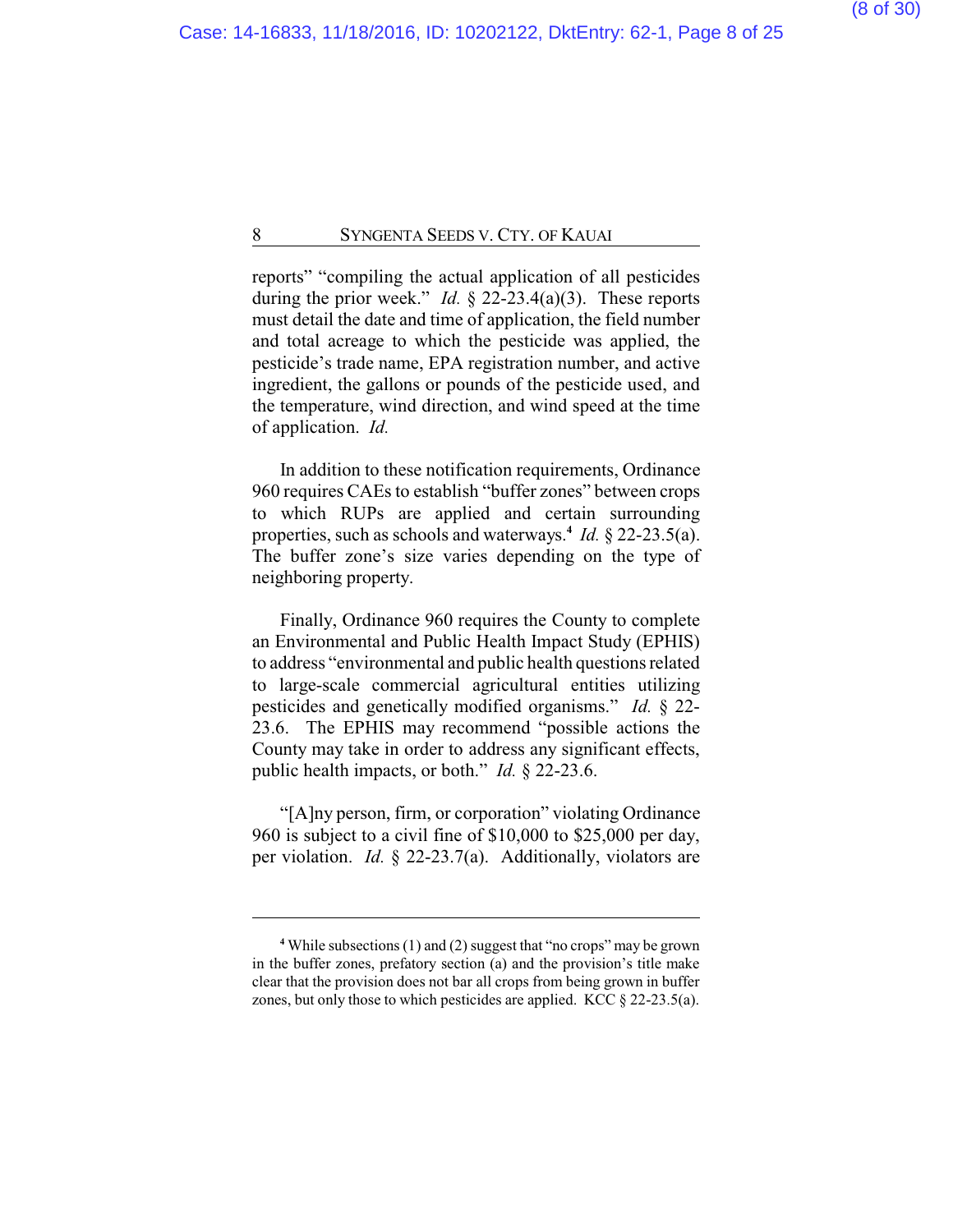guilty of a misdemeanor punishable by a fine of up to \$2,000 or a year imprisonment for each offense. *Id.* § 22-23.7(b).

After the County Council passed Ordinance 960, the Mayor of Kauai vetoed it. The Mayor explained that he "agree[d] fully with the general intent of [the] bill," including the pesticide notification and EPHIS provisions. However, he did not support the buffer-zone provision and, citing a legal opinion by the County Attorney, concluded "that Kauai does not currently have the legal authority to enact most of what is contained" in the bill. On November 16, 2013, the County Council overrode the veto and enacted Ordinance 960 into law.

## **C. Procedural History**

On January 10, 2014, Plaintiffs sued the County of Kauai in district court challenging Ordinance 960. As subsequently amended, Plaintiffs' complaint asserted thirteen claims for relief and sought a declaratory judgment that the Ordinance is invalid under federal, state, and county law, and an injunction against its enforcement. Relevant here, the first claim asserted that state law impliedly preempts the Ordinance's pesticide provisions. A coalition of Ka Makani Ho'opono, the Center for Food Safety, the Pesticide Action Network North America, and the Surfrider Foundation intervened on behalf of the County.

On August 25, 2014, the district court granted in part and denied in part the cross-motions for summary judgment. *Syngenta Seeds, Inc. v. Cty. of Kauai*, No. CIV. 14-00014 BMK, 2014 WL 4216022 (D. Haw. Aug. 25, 2014). While emphasizing that its decision "in no way diminishes the health and environmental concerns of the people of Kauai,"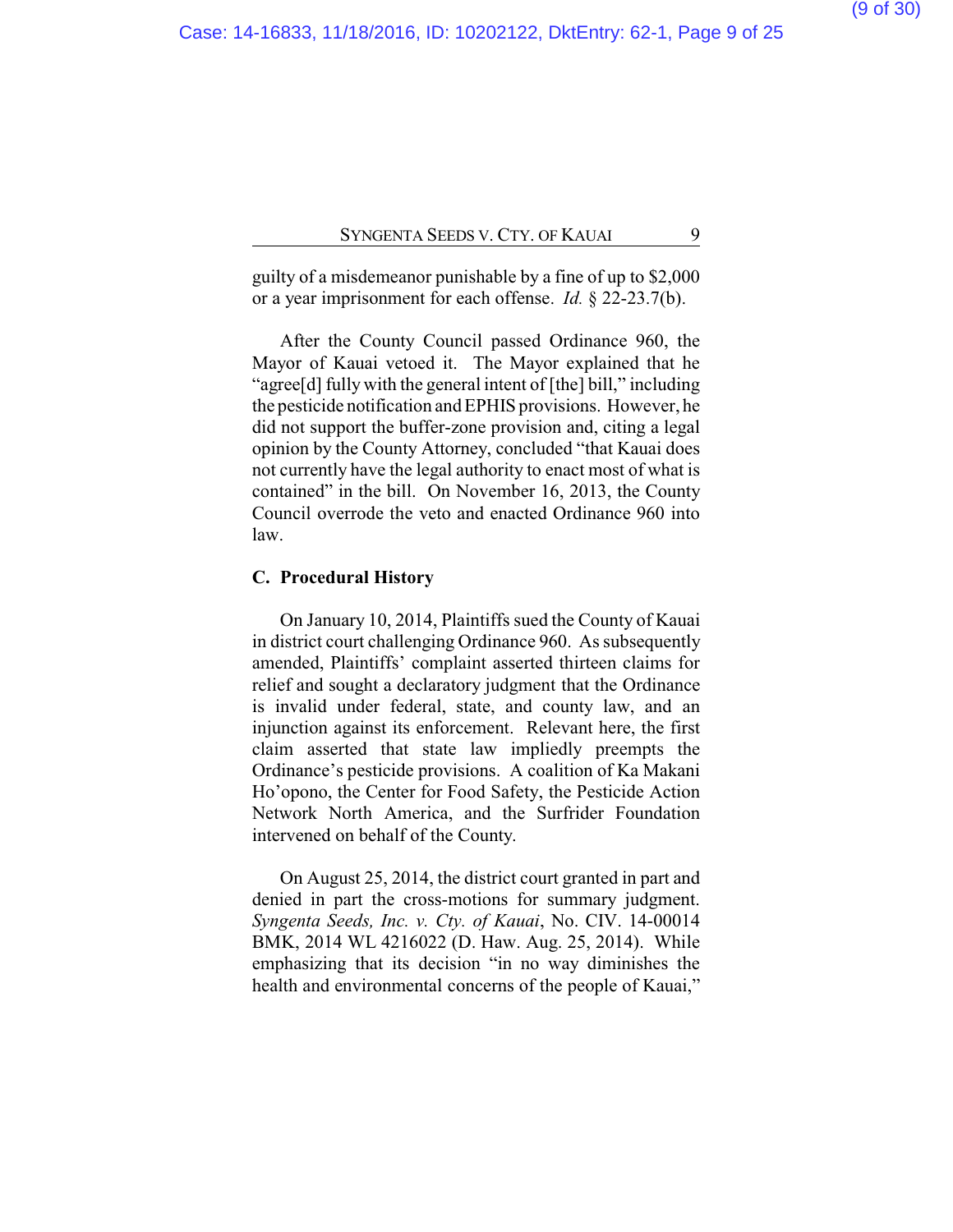the court concluded that Ordinance 960's pesticide provisions are impliedly preempted by state law. *Id.* at \*1. The court acknowledged that the County has authority under state law to regulate agricultural activities, *id.* at \*3–4, but found the pesticide provisions preempted because theyaddress the same subject matter regulated bya comprehensive statutoryscheme that the Hawaii legislature intended to be uniform and exclusive. *Id.* at \*7–9. The district court declined to certify the implied preemption question to the Hawaii Supreme Court. *Id.* at \*15. The County and Defendant-Intervenors (collectively Defendants) timely appealed. We have jurisdiction under 28 U.S.C. § 1291.

#### **II.**

On appeal, the County and Defendant-Intervenors contend that the district court erred in finding Ordinance 960's pesticides provisions impliedly preempted by state law. They also argue that the district court erred in denying their motion to certify the implied preemption issue to the Hawaii Supreme Court and, alternatively, ask us to certify the issue. We review the district court's grant of summary judgment on preemption grounds *de novo*, *Wolfe v. BNSF Ry. Co.*, 749 F.3d 859, 863 (9th Cir. 2014), and a decision not to certify a state-law question for abuse of discretion, *Riordan v. State Farm Mut. Auto. Ins. Co.*, 589 F.3d 999, 1009 (9th Cir. 2009).

#### **A. Implied state preemption analysis under Hawaii law**

The state preemption question before us stems from HRS § 46-1.5(13), which delegates to counties "the power to enact ordinances deemed necessary to protect health, life, and property . . . on any subject or matter not inconsistent with, or tending to defeat, the intent of any state statute . . .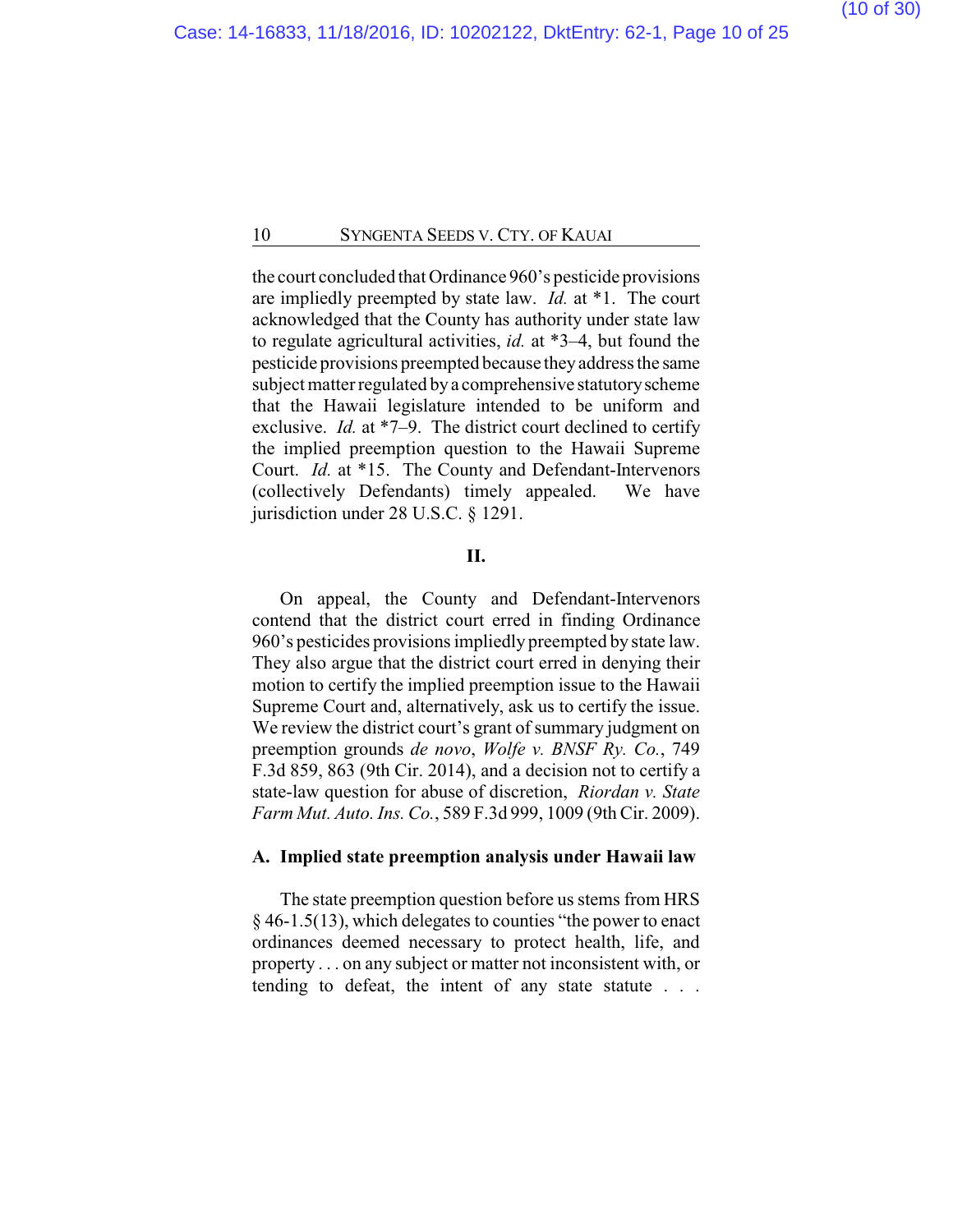disclos[ing] an express or implied intent that the statute shall be exclusive or uniform throughout the State."**<sup>5</sup>** The Hawaii Supreme Court has ruled that a county ordinance issued pursuant to section 46-1.5(13) is invalid if it conflicts with state law or legislates in a field that the legislature reserved for uniform and exclusive state regulation. *Richardson*, 868 P.2d at 1209. Only the second type of preemption, called field preemption, is at issue here: Plaintiffs argue that Ordinance 960 impermissibly regulates pesticides, which is a subject that the Hawaii legislature reserved for exclusive treatment by the State.

Hawaii courts apply a "'comprehensive statutory scheme' test" to decide field-preemption claims under HRS § 46- 1.5(13). *Pac. Int'l Servs. Corp. v. Hurip*, 873 P.2d 88, 94 (Haw. 1994). Under this test, a local law is preempted if "it covers the same subject matter embraced within a comprehensive state statutory scheme disclosing an express or implied intent to be exclusive and uniform throughout the state." *Richardson*, 868 P.2d at 1208–09; *see also Citizens Utils. Co. v. Cty. of Kauai*, 814 P.2d 398, 400 (Haw. 1991). Courts frequently treat this test as involving several overlapping elements, including showings that (1) the state and local laws address the same subject matter; (2) the state law comprehensively regulates that subject matter; and (3) the legislature intended the state law to be uniform and exclusive. *See, e.g.*, *Stallard v. Consolidated Maui, Inc.*, 83 P.3d 731, 736 (Haw. 2004); *Richardson*, 83 P.3d at 1209.

The Hawaii Supreme Court has emphasized that the "critical determination to be made" is "whether the statutory

**<sup>5</sup>** The Hawaii Supreme Court has held that the law contains a drafting error and must be read as modified above. *Richardson*, 868 P.2d at 1207.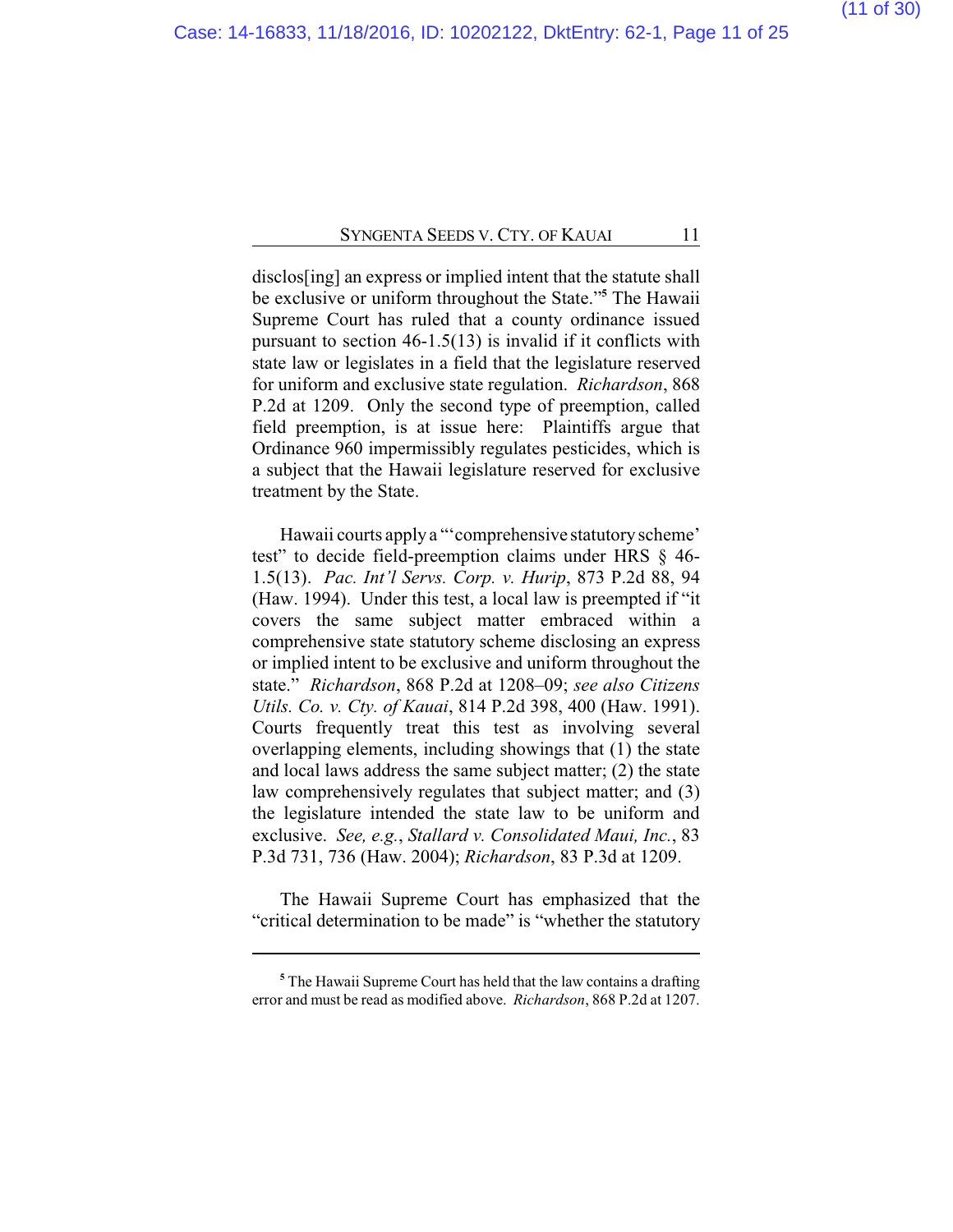scheme at issue indicate[s] a legislative intention to be the exclusive legislation applicable to the relevant subject matter." *Hurip*, 873 P.2d at 94. Thus, even where a local law addresses a subject covered by a comprehensive and uniform state statutory scheme, the local law is not preempted where the state scheme does not evince the legislature's intent to be exclusive. *Id.* (finding that the legislature intended a state law only "to establish a *minimum* level of insurance protection").

The Parties dispute how clear of a showing of legislative intent to preempt is required for a local law to be deemed invalid. Plaintiffs contend that, unlike federal law, there is no presumption against preemption under state law because Hawaii counties only have authority delegated to them by the State. Defendants contend that there is a presumption against state preemption of local laws, and thus the legislature's intent to preempt must be "clear" in order for a local law to fail. They argue that this presumption is particularly strong where, as here, a local government regulates land use or another area over which it traditionally has exercised control.

The Hawaii Supreme Court has not squarely addressed whether there is a presumption against state preemption. It is true that there is no presumption of dual sovereignty between the State and the counties, because counties, unlike states, lack inherent or residual authority. *In re Application of Anamizu*, 481 P.2d 116, 118 (Haw. 1971). However, the Hawaii Supreme Court has presumed that a county's exercise of police power is within its delegated authority so long as the legislature did not "clearly intend[] to preempt the field of regulation." *Haw. Gov't Employees' Ass'n v. Maui*, 576 P.2d 1029, 1038 (Haw. 1978). Thus, where a county's exercise of police power is at issue, the showing of legislative intent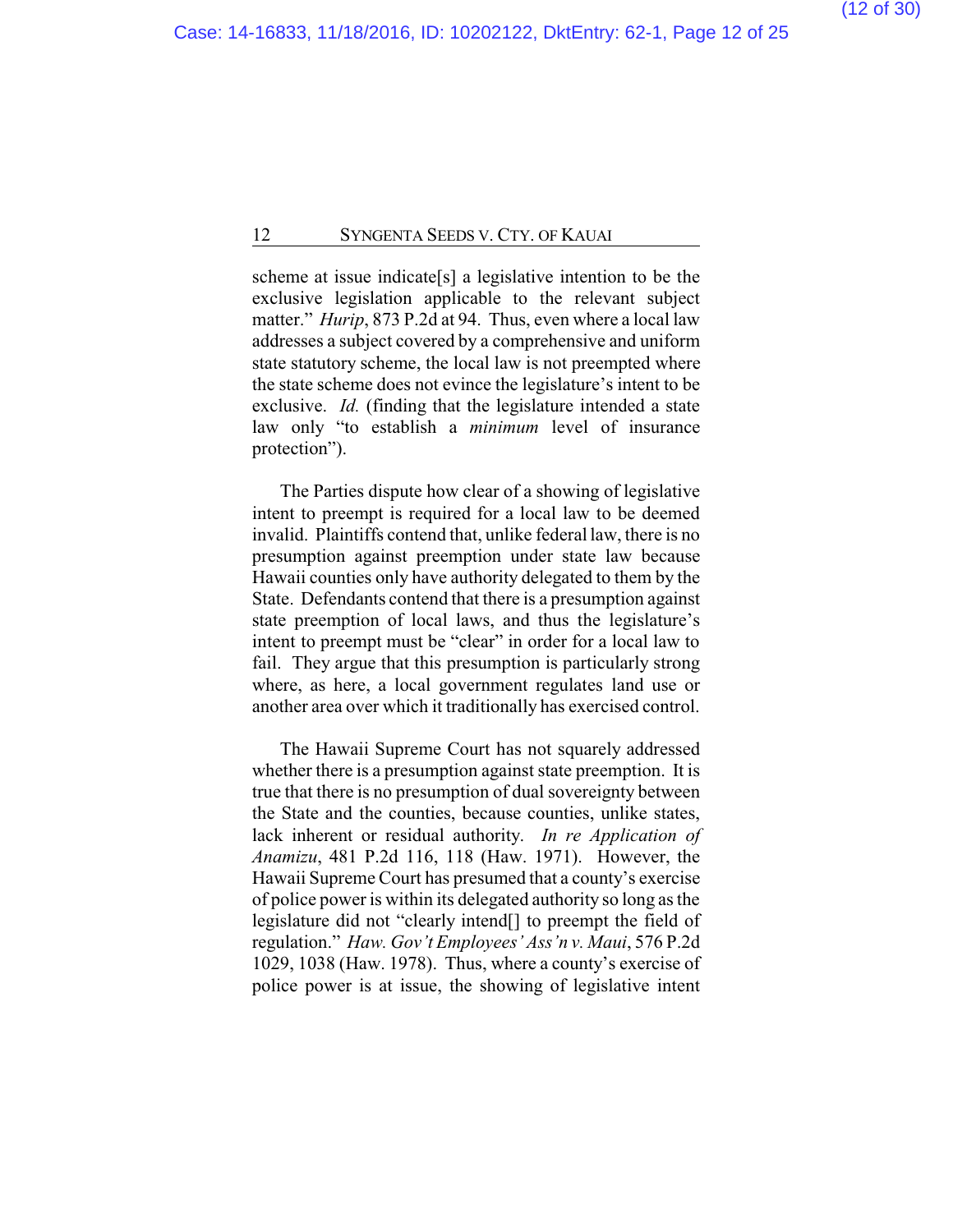necessary for state law to preempt local law under Hawaii's preemption analysis is similar to, if perhaps not quite as demanding as, the showing required for purposes of federal preemption, a "'clear and manifest purpose' to pre-empt local authority." *See Wisc. Public Intervenor v. Mortier*, 501 U.S. 597, 607 (1991).

The Parties also dispute whether the Hawaii Constitution's conservation clause alters the preemption analysis where local laws aimed at conserving and protecting the environment are at issue. The County contends that Article XI, § 1's directive that "the State and its political subdivisions shall conserve and protect Hawaii's natural beauty and all natural resources" compels it to regulate pesticide use, and cannot be overcome by state statute. Defendants support their argument with *Robinson Township v. Pennsylvania*, where the Pennsylvania Supreme Court found that a state law expressly preempting local oil and gas regulations impermissibly abrogated "constitutional commands regarding municipalities' obligations and duties to their citizens" under the Pennsylvania Constitution. 83 A.3d 901, 977 (Pa. 2013).

We are not persuaded. Hawaii law is clear that counties lack inherent authority under the Hawaii Constitution. *Haw. Gov't Employees' Ass'n*, 576 P.2d at 1038; *In re Application of Anamizu*, 481 P.2d at 118. It follows that counties have no power to conserve the public trust unless the State has delegated to them the authority to do so. As noted, under HRS  $\S$  46-1.5(13), counties are not permitted to use their police power to enact ordinances that conflict with state law or intrude upon areas expressly or impliedly reserved for state regulation. In other words, the conservation clause may obligate counties to use their authority to conserve public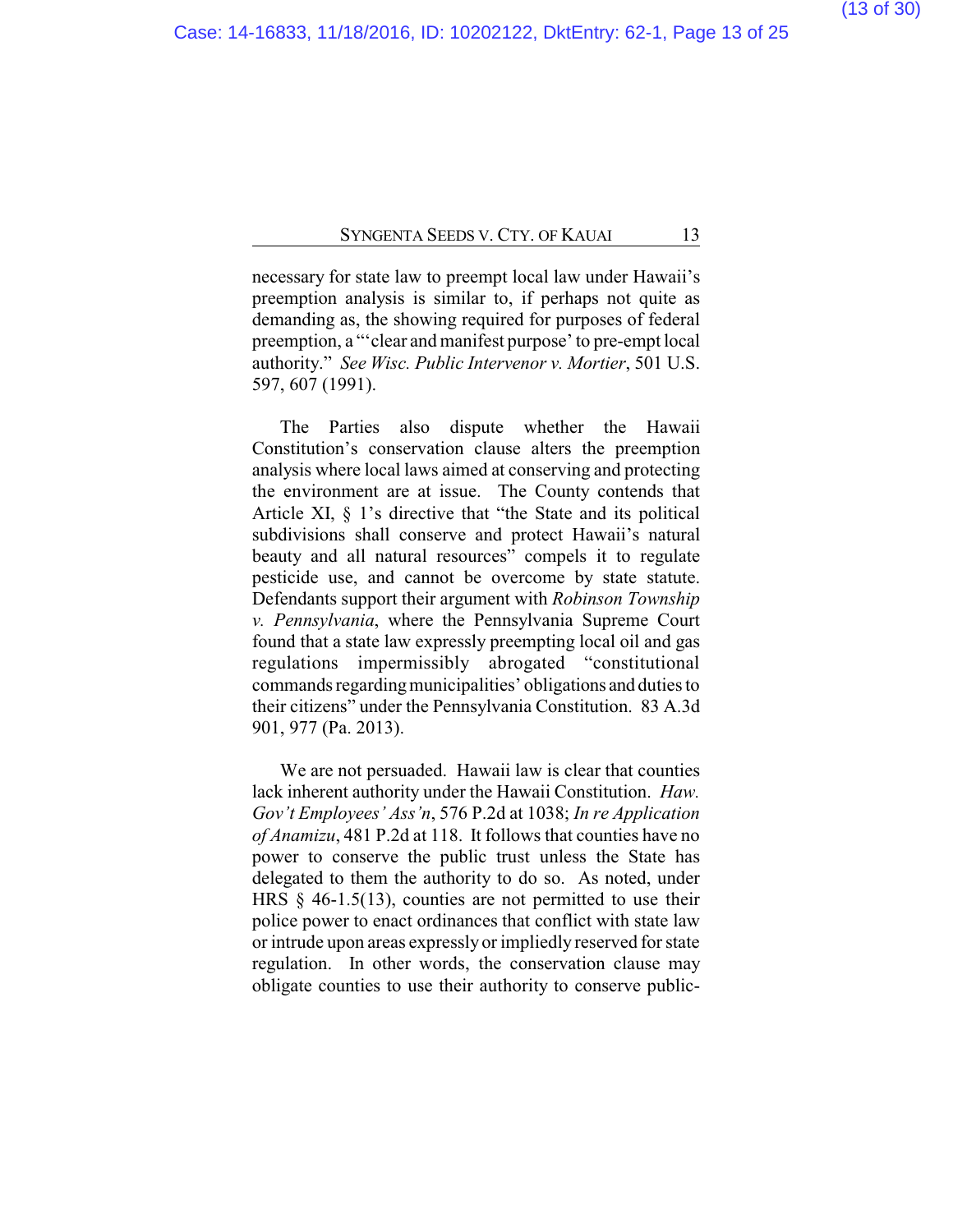trust resources, but it does not permit counties to exercise power that the State has not granted them. The provision therefore is irrelevant to the question presented in this case: whether Ordinance 960 is beyond the County's police power under HRS  $\S$  46-1.5(13) because it is impliedly preempted by state law. We turn to that question now.

## **B. The Hawaii Pesticides Law preempts Ordinance 960's pesticide provisions.**

Under Hawaii's comprehensive statutory scheme test, the question presented is whether Ordinance 960's pesticides provisions cover the same subject matter as state law that creates a comprehensive regulatory scheme and discloses clear legislative intent to be uniform and exclusive of supplemental local regulation.

## **1. Ordinance 960's pesticide provisions and the Hawaii Pesticides Law address the same subject matter.**

Ordinance 960 imposes pesticide notification requirements and mandates "pesticide buffer zones." KCC § 22-23.5(a). As detailed below, the Hawaii Pesticides Law and its implementing rules also regulate pesticides, including by imposing notification requirements and conditions of use, such as locations of permissible use. *See* HRS Ch. 149A.

Part III of the Hawaii Pesticides Law regulates the use of pesticides, including where pesticides may be applied. HRS §§ 149A-31–149A-37. For example, HRS § 149A-31 lists "prohibited acts." The provision prohibits use "of any pesticide in a manner inconsistent with its label," with several enumerated exceptions. The provision makes clear that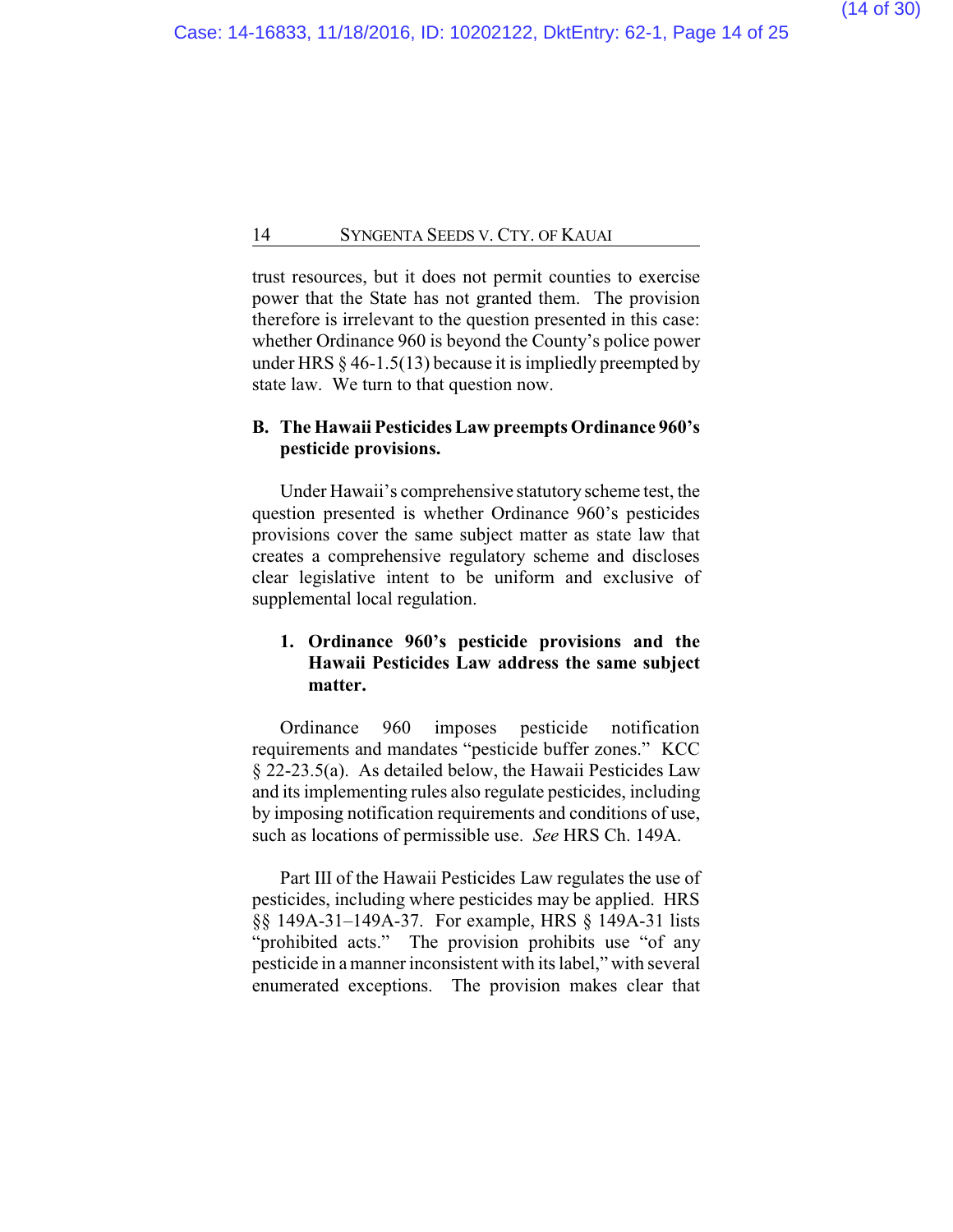pesticide labels may specify "a crop, animal, *or site*" to which pesticides may be applied. *Id.* § 149A-31(1)(B) (emphasis added). The provision also prohibits application of RUPs except by certified pesticide applicators or someone under their direct supervision, *id.* § 149A-31(3), and bars application of any pesticides through particular devices, *id.* § 149A-31(6).

This list of prohibited acts in Part III is not exhaustive. Rather, section 149A-32.5 vests the chairperson of the State's Board of Agriculture with the authority to "suspend, cancel, or restrict the use of certain pesticides or specific uses of certain pesticides when the usage is determined to have unreasonable adverse effects on the environment." *See also id.* § 149A-19 (directing the Board of Agriculture to "establish a system of control over the distribution and use of certain pesticides and devices purchased by the consuming public"). Section 149A-33 also authorizes the Hawaii Department of Agriculture to enact rules to carry out the Hawaii Pesticides Law. This authority includes but is not limited to the power to "establish limitations and conditions for the application of pesticides" by equipment and to "establish, as necessary, specific standards and guidelines which specify those conditions which constitute unreasonable adverse effects on the environment." *Id.* § 149A-33.

Pursuant to this authority, the Department of Agriculture has enacted additional rules addressing pesticide use, including locations of use. A Department of Agriculture rule requires "directions for use" on labels to address, among other things, "[r]equired intervals between application and harvest of food or feed crops," "rotational crop restrictions," and "[w]arnings as required against use on certain crops,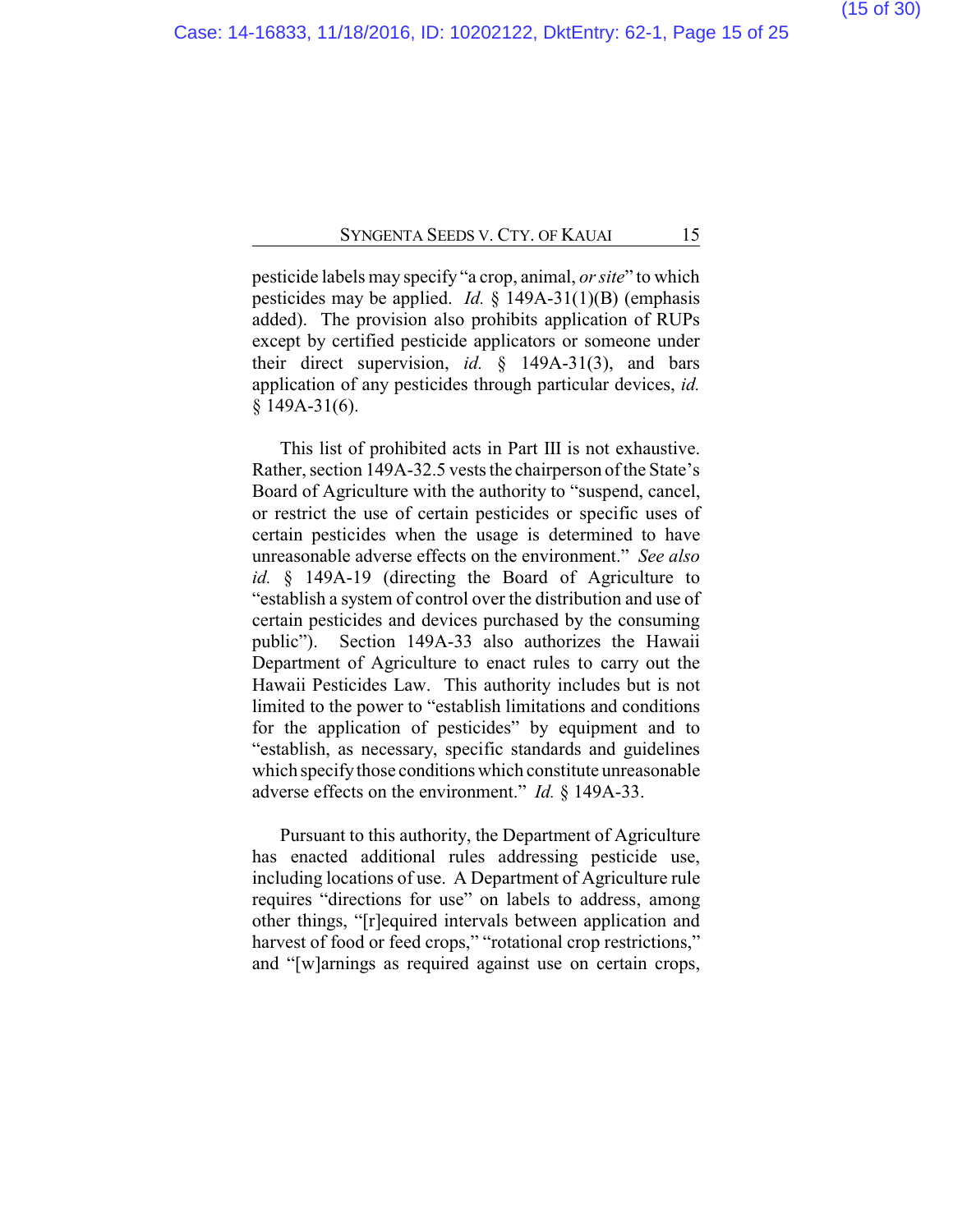animals, objects, or in or adjacent to certain areas." HAR  $§$  4-66-23(9)(A), (C).

As these provisions show, Hawaii law addresses the same subject matter as Ordinance 960's buffer-zone provision: permissible areas of pesticide application.

The Hawaii Pesticides Law also addresses the specific subject of notification and record-keeping requirements. For example, the law establishes notification and record-keeping requirements in connection with the sale of pesticides. HRS § 149A-15.5 requires retailers to "post a warning sign with respect to the sale of pesticides" to address "proper handling, storage, and disposal of all pesticides sold" and "[e]mergency telephone numbers to call in case of poisoning from the pesticides." Persons permitted to sell RUPs are required to "keep records of the individual sales of these pesticides." *Id.* § 149A-17. Under the Department of Agriculture's rules, licensed dealers are further required to "keep a record of each sale, distribution, delivery, theft, spill, or any other activity affecting the amount of [RUPs] and pesticides requiring an annual permit." HAR § 4-66-53.

State law also establishes notification and warning requirements in connection with the application of pesticides. In addition to requiring "warnings and precautionary statements" on labels, *see* HAR §§ 4-66-17, 4-66-19, a Department of Agriculture rule requires that "[c]ommercial applicators applying any pesticide in agricultural operations must . . . furnish a written record . . . to the agricultural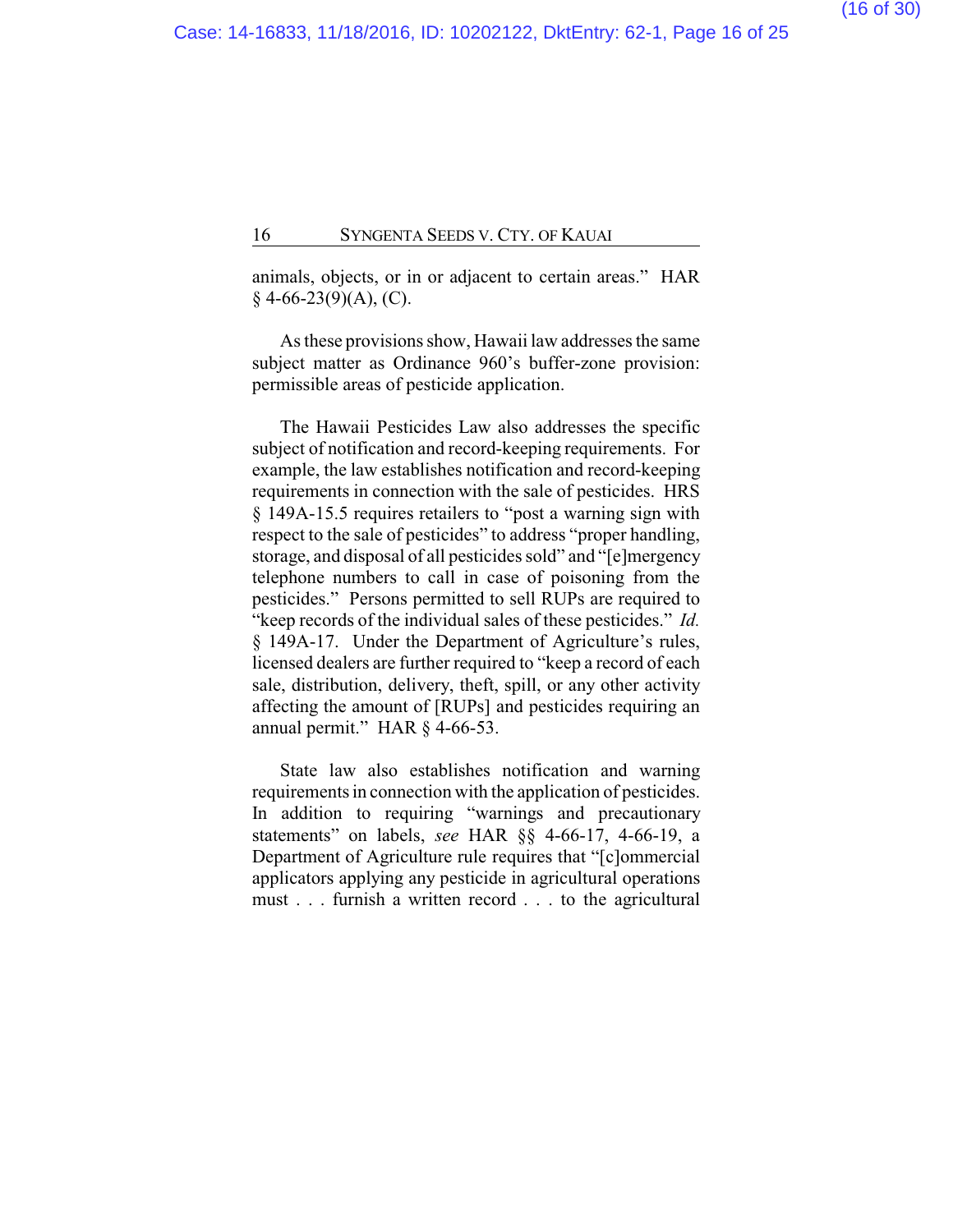employer before the pesticide is applied," *id.*  $\S$  4-66-62(c). The Department of Agriculture has also enacted reporting and approval requirements before RUPs may be applied by aircraft. *Id.* § 4-66-64.

State law addresses post-application record keeping as well. The legislature delegated to the Department of Agriculture the authority to "establish, as necessary, record keeping requirements for pesticide use by applicators." HRS § 149A-33. Pursuant to this authority, the agency enacted rules requiring pesticide applicators to "keep records of all applications of [RUPs] applied." HAR  $\S$  4-66-62(a). These reports must contain fourteen categories of information. *Id.* § 4-66-62(b). Section 149A-31.2 further directs the Department of Agriculture to publish online RUP "records, reports, or forms submitted" to it, with limited exceptions.

As these provisions show, Hawaii law addresses the same subject matter as Ordinance 960's pesticide notification provisions: warnings regarding the application of RUPs.

## **2. The State's scheme for the regulation of pesticides is comprehensive.**

Defendants argue that even if Hawaii law and Ordinance 960 address the same subject matter, the state law's treatment of pesticides is not comprehensive. They contend that the

**<sup>6</sup>** This notice must address "(1) The specific location and description of the treated area; (2) Time and date of application; (3) Product name, EPA registration number, and active ingredient(s); (4) Restricted entry interval; (5) Whether posting and oral notification are required; and (6) Any other product-specific requirements on the product labeling concerning protection of workers or other persons during or after application." *Id.*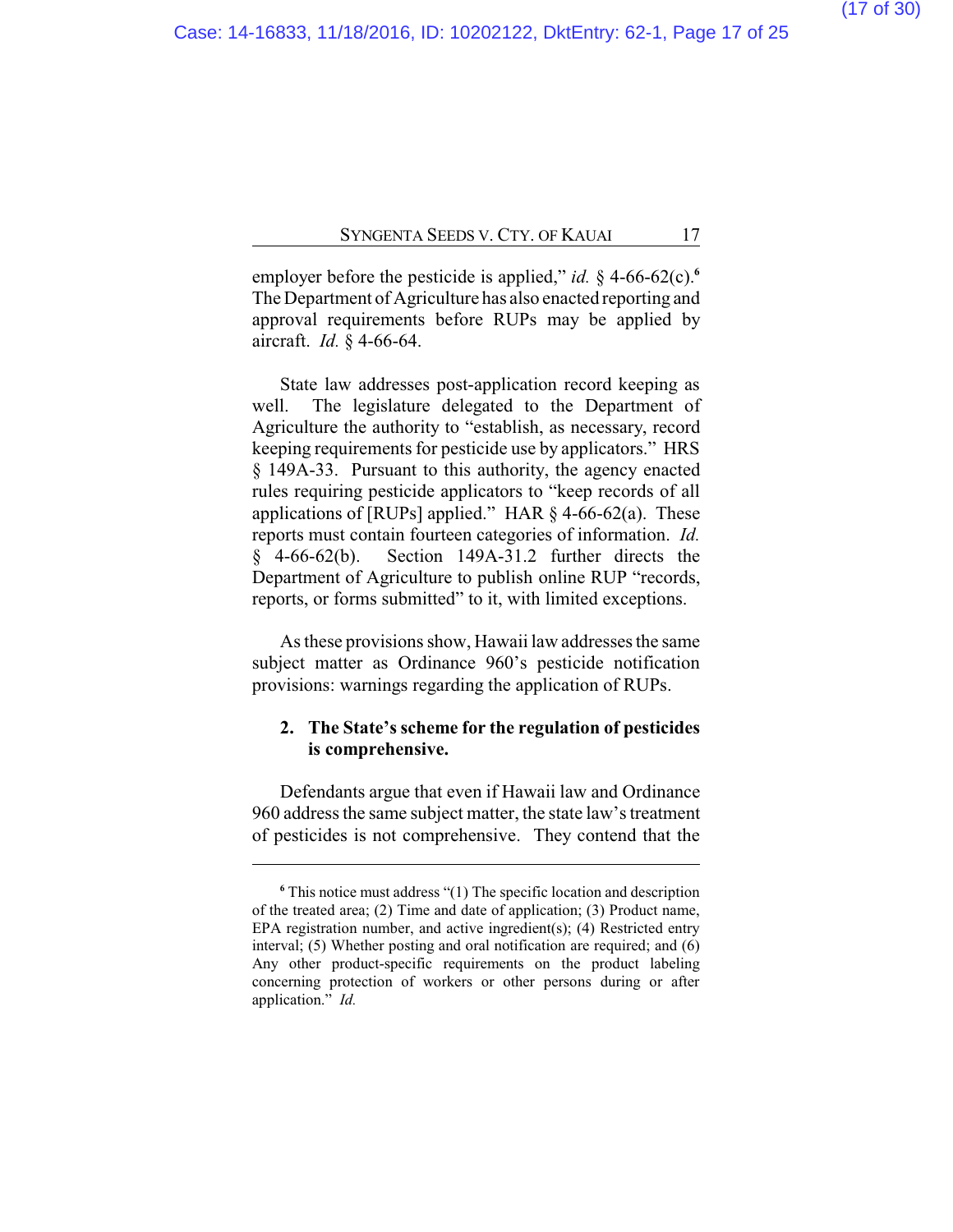state requirements are "procedural and remedial," while Ordinance 960 is "substantive and prophylactic."

Even if regulatory fields may be parsed so finely in determining whether their occupation by the State is comprehensive, Defendants' argument fails. State law imposes "substantive and prophylactic" measures. For example, state law regulates a pesticide's effects on human health and the environment through labeling and licensing requirements. *See, e.g.*, HRS §§ 149A-11, 149A-31. As mentioned, "directions for use" on pesticide labels must include "[l]imitations or restrictions on use required to prevent unreasonable adverse effects on humans or the environment," including "[w]arnings as required against use ... in or adjacent to certain areas." HAR § 4-66-23(9). Such restrictions are not simply procedural or informational; they impose restrictions on pesticide use the violation of which may result in civil and criminal penalties, as well as the suspension or revocation of licenses for pesticide application and sale. *See, e.g.*, HRS § 149A-41. State law also requires pre-application warnings, which, like use and licensing regulations, are clearly "prophylactic" in nature. *See* HAR §§ 4-66-62(c), 4-66-64.

More generally, the state statutory scheme's breadth of treatment of pesticides demonstrates its comprehensiveness. The Hawaii Pesticides Law and its implementing rules address the entire life cycle of pesticides, including research/experimentation, transportation, storage, sale, use, and disposal. *See, e.g.*, HRS § 149A-37 (addressing research and experimental work); *id.* §§ 149A-11–149A-23 (addressing transportation, storage, and sale); *id.* §§ 149A-31–37 (addressing use); HAR § 4-66-54 (addressing disposal). State law also creates a system for investigation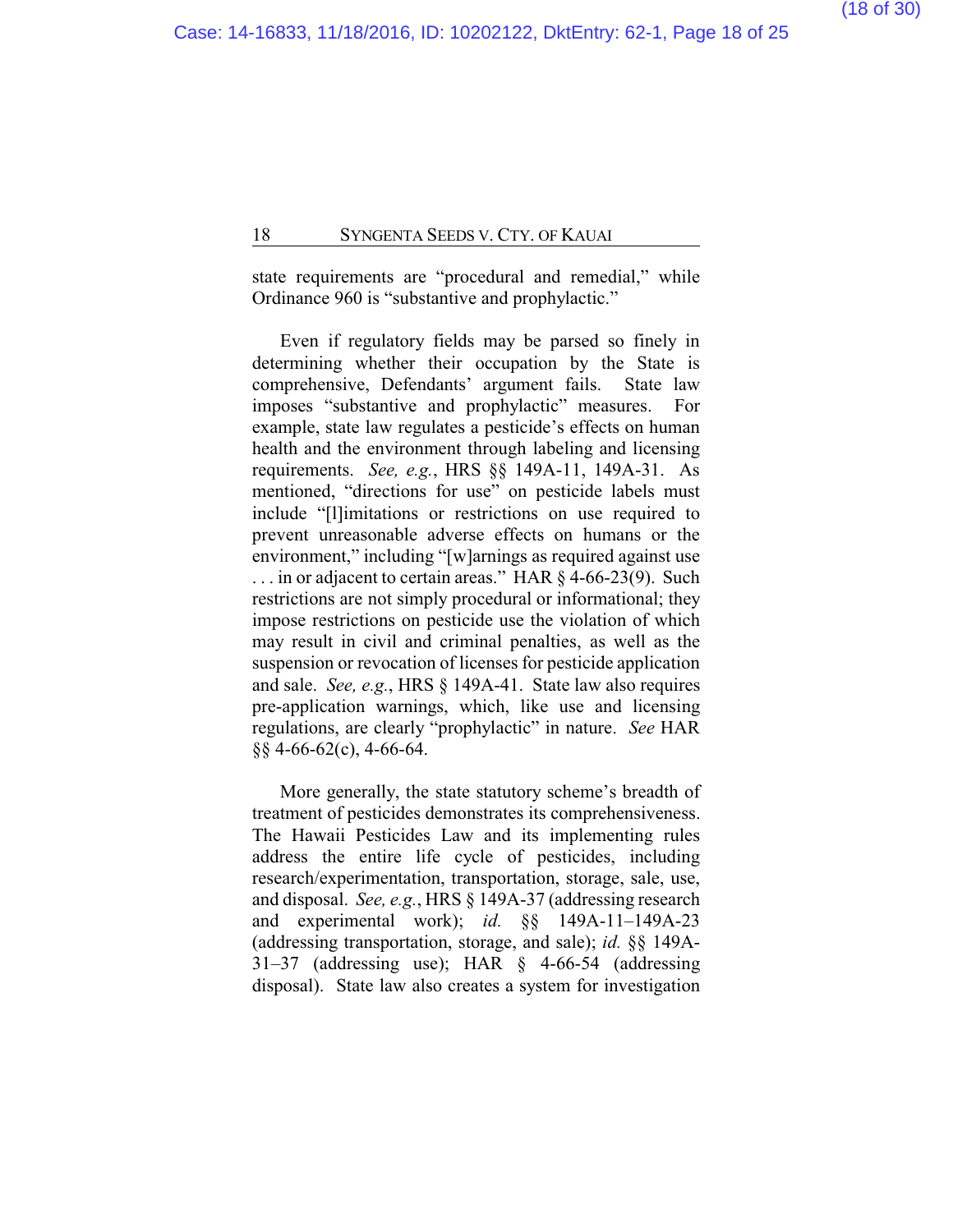and enforcement of violations. *See* HRS §§ 149A-21, 14A-36, 149A-41; HAR §§ 4-66-32.1, 4-66-66.1.

We find that the state's statutory scheme for pesticides is comprehensive.

## **3. The legislature clearly intended for the State's regulation of pesticides to be uniform and exclusive.**

Finally, it is clear that the Hawaii legislature intended for the State's regulation of pesticides to be uniform and exclusive of additional, local rules.

The pervasiveness of the statutory scheme, which regulates in detail the full life cycle of pesticides, creates a reasonable inference that the legislature left no room for counties to impose further regulations. *See In re Application of Anamizu*, 481 P.2d at 119 (finding legislative intent to preempt "apparent from the pervasiveness of the . . . statutory scheme"). The Hawaii Pesticides Law's pervasiveness differentiates the law from the federal pesticides law, the Federal Insecticide, Fungicide, and Rodenticide Act (FIFRA), which the Supreme Court found did not preempt local laws in *Mortier*. In *Mortier*, the Supreme Court observed that FIFRA "leaves substantial portions of the field vacant, [including] an affirmative permit scheme for the actual use of pesticides." 501 U.S. at 613*.* By contrast, the Hawaii Pesticides Law establishes a permit scheme for actual use and does not leave vacant any other substantial part of the field of pesticides regulation.

Moreover, the Hawaii legislature stated its intention for the Hawaii Pesticides Law to be uniform in HRS § 149A-19,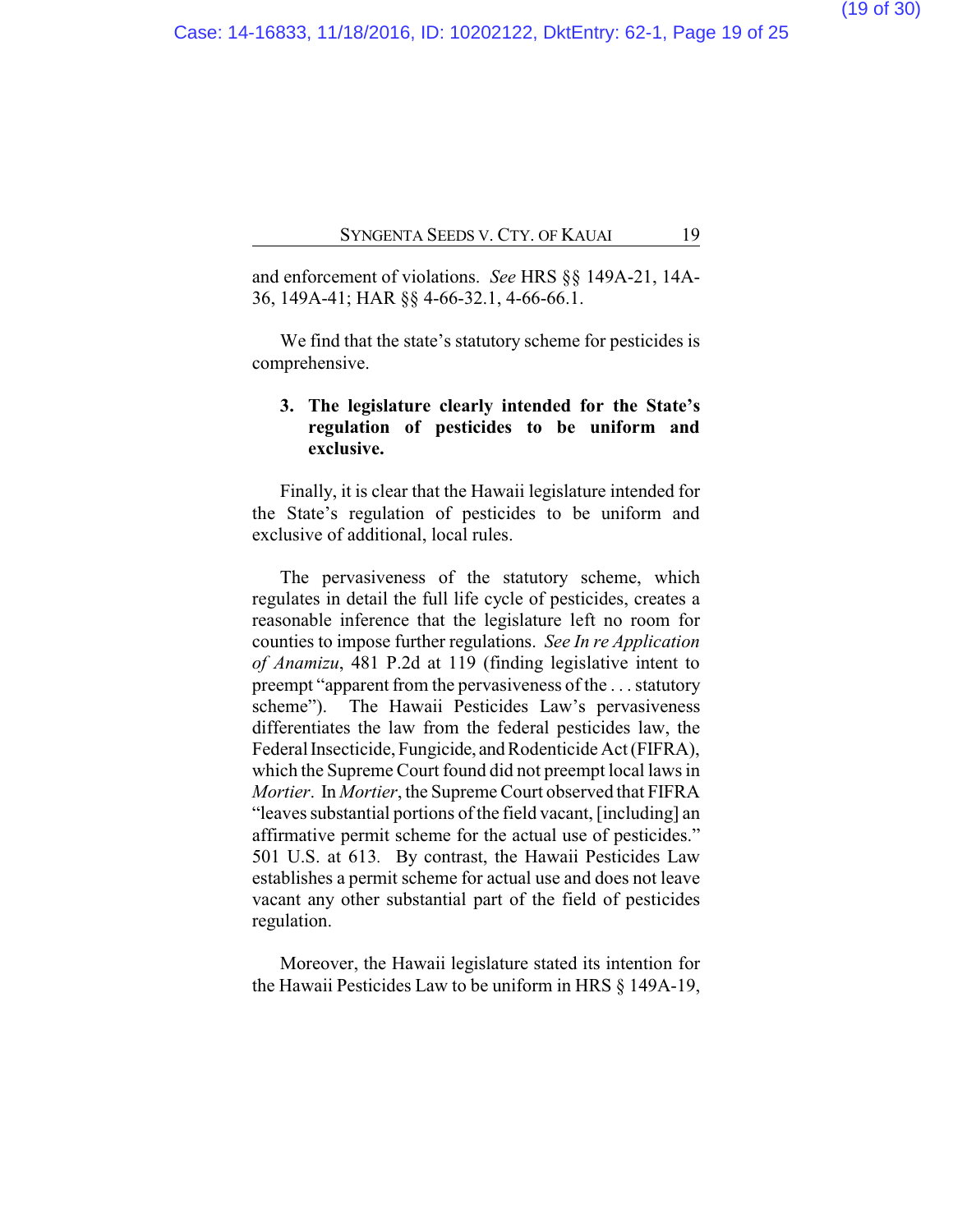which is entitled "Determination; rules; uniformity." To achieve the stated goal of uniformity, the legislature directed the Board of Agriculture to "adopt rules applicable to and in conformity with the primary standards established by this chapter or as prescribed by FIFRA with respect to pesticides." HRS § 149A-19(c).**<sup>7</sup>** The legislature also expressed the goal of uniformity in directing the Department of Agriculture to cooperate with other state agencies and "the federal government for the purpose of carrying out this chapter and securing *uniformity* of rules" governing pesticides. HRS § 149A-23 (emphasis added).

The Hawaii legislature's goal of establishing a uniform system of pesticide control and its delegation, in furtherance of this goal, of rulemaking and licensing authority to the Department of Agriculture clearly evince an intent to preempt local regulation. As the Hawaii Supreme Court has explained, such a state statutory scheme cannot reasonably be interpreted to allow for supplemental local regulation because differing local laws would defeat the goal of uniformity. For example, in *In re Application of Anamizu*, the Hawaii Supreme Court concluded that a city ordinance regulating contractors was preempted by a state statutory scheme that "vested [a state board] with broad powers relative to the licensing and regulating of contractors." 481 P.2d at 118. The court reasoned that "[t]o hold otherwise would be to allow the intercity flow of contracting services to be

**<sup>7</sup>** This provision is contained in Part II of the Hawaii Pesticides Law, which focuses on pesticide sales. However, the provision also addresses the Board of Agriculture's authority to, among other things, "establish a system of control over the . . . *use* of certain pesticides and devices." *Id.* § 149A-19(a)(1) (emphasis added). Therefore, the fact that the legislature did not expressly repeat its goal of uniformity in Part III, which focuses on pesticide use, is without significance.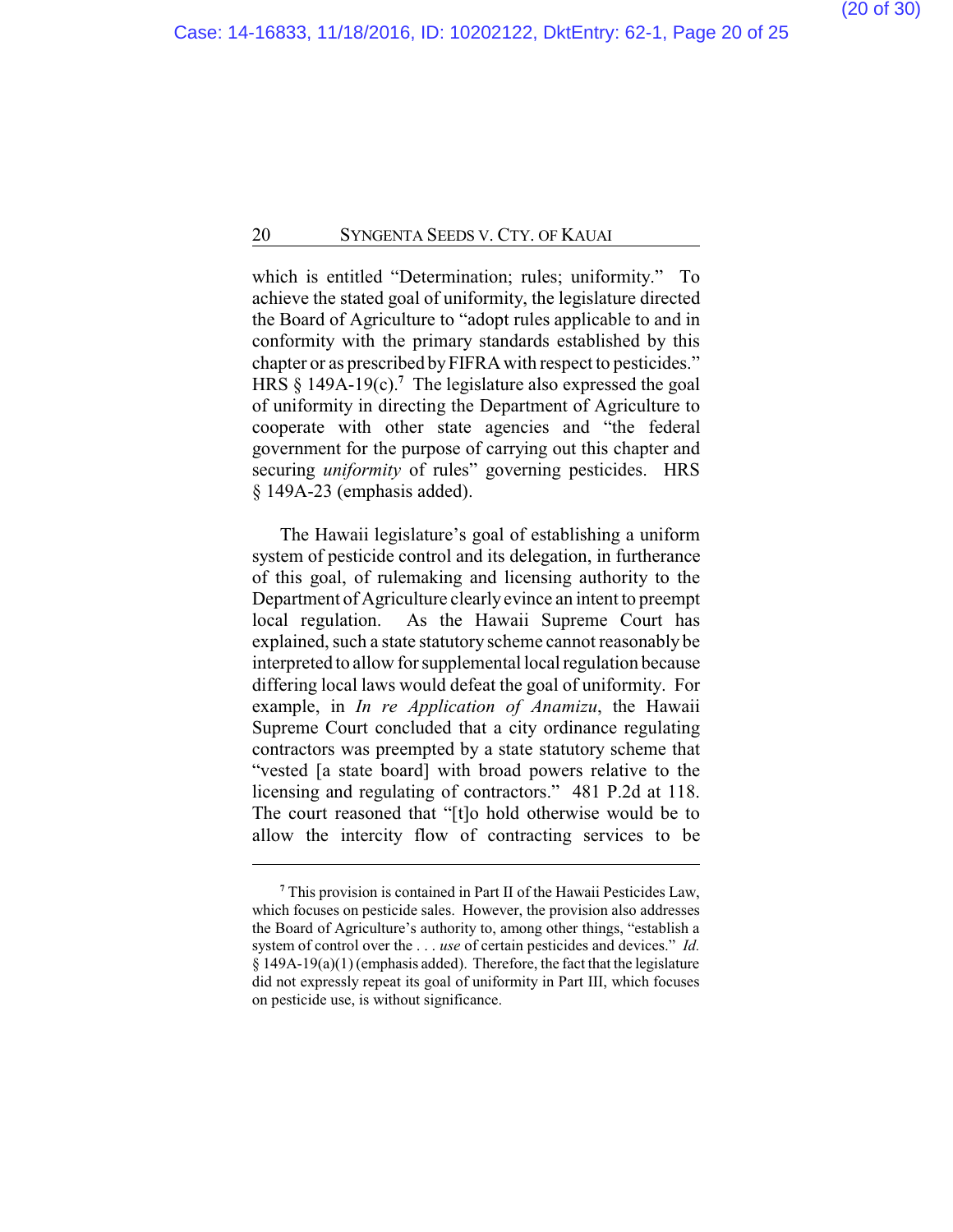impaired, thereby severely diluting the value of a uniform state licensing system" that the legislature sought to realize. *Id.* at 119.

Like the law at issue in *Application of Anamizu*, the Hawaii Pesticides Law creates a comprehensive statutory scheme, commits rulemaking and licensing authority to carry out the scheme to a state agency, and discloses a goal of uniformity. Moreover, the statute and the Department of Agriculture's implementing rules address the specific subjects addressed by Ordinance 960—pesticide notification requirements and conditions of permissible use, including locations of use. In these circumstances, interpreting the Hawaii Pesticides Law to allow supplemental local regulations would impermissibly undermine the legislature's express goal of uniformity.

We note that the Hawaii Pesticides Law does allow for local variations in the regulation of pesticides. However, further evidencing an intent that the State's control be exclusive, the legislature directs the Department of Agriculture to address the need for any local variations. For example, HRS § 149A-22, gives the Board of Agriculture "authority to adopt rules . . . to develop and implement state programs for registration of pesticides for special local needs." This provision further distinguishes the Hawaii Pesticides Law's preemptive effect from FIFRA's. FIFRA and its implementing regulations expressly allow states to impose additional restrictions or authorize additional uses of pesticides "to meet special local needs." 7 U.S.C. § 136v. Unlike FIFRA, the Hawaii Pesticides Law commits this role to the Department of Agriculture, while providing counties with avenues for input into the agency's regulatory process. *See* HRS § 26-16 (establishing the Board of Agriculture and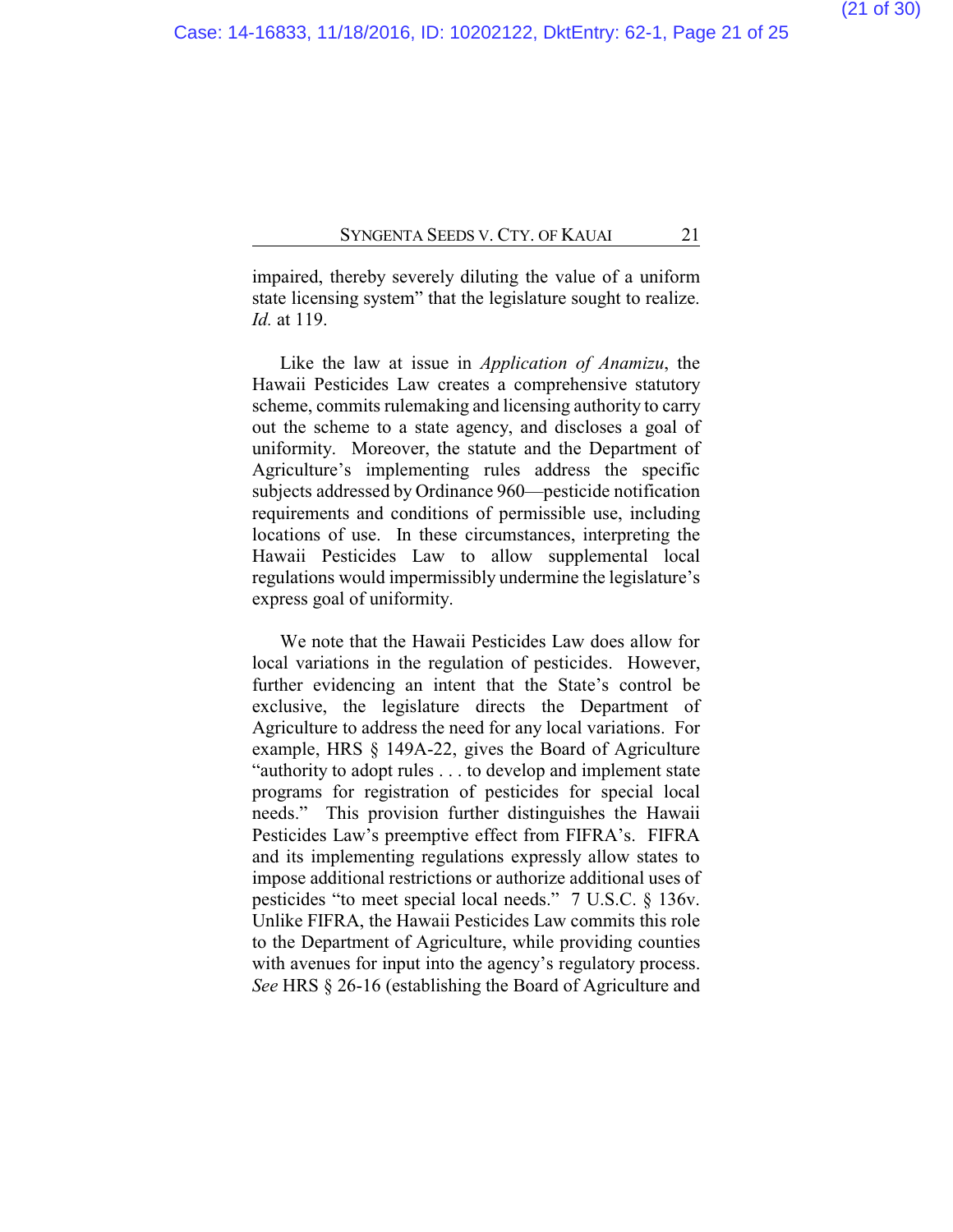specifying that it will include residents of Hawaii, Maui, and Kauai); HRS § 149A-22 (authorizing the Board of Agriculture "to adopt rules . . . to develop and implement state programs for registration of pesticides for special local needs and issuance of experimental use permits").

Our conclusion that the legislature intended for the Hawaii Pesticides Law to be uniform and exclusive of state control is not undermined by the DOA's power "to cooperate with and enter into agreements with any agency of the State, the federal government, or any other agency" in carrying out the law. *Id.* § 149A-35. This provision does not authorize counties to issue supplemental regulations of pesticides. Rather, read in context of the larger statutory scheme, which clearly demonstrates legislative intent to create a uniform system of pesticide regulation administered by the Department of Agriculture, we interpret the provision to authorize the counties to assist in enforcing regulations of pesticides established by the State.**<sup>8</sup>**

Nor do Intervenors' arguments based on Hawaii's litigating position in *Mortier* and legislative inaction undermine our interpretation of the Hawaii Pesticides Law's preemptive effect. Intervenors argue that an amicus brief filed by Hawaii in *Mortier* evidences that the State never intended to prevent counties from regulating pesticides. *See*

**<sup>8</sup>** Similarly, Intervenors stretch too far in arguing that the use of the term "any law" rather than "this chapter" or "state or federal law" in a provision addressing the suspension and revocation of permits "must be assumed to include county law." *See* HRS § 149A-18 ("Any permit . . . may be suspended or revoked by the department . . . for violation of . . . any law or rule pertaining to the sale of pesticides."). Read in context, "any law" cannot reasonably be read to show legislative intent to allow for local pesticide regulation.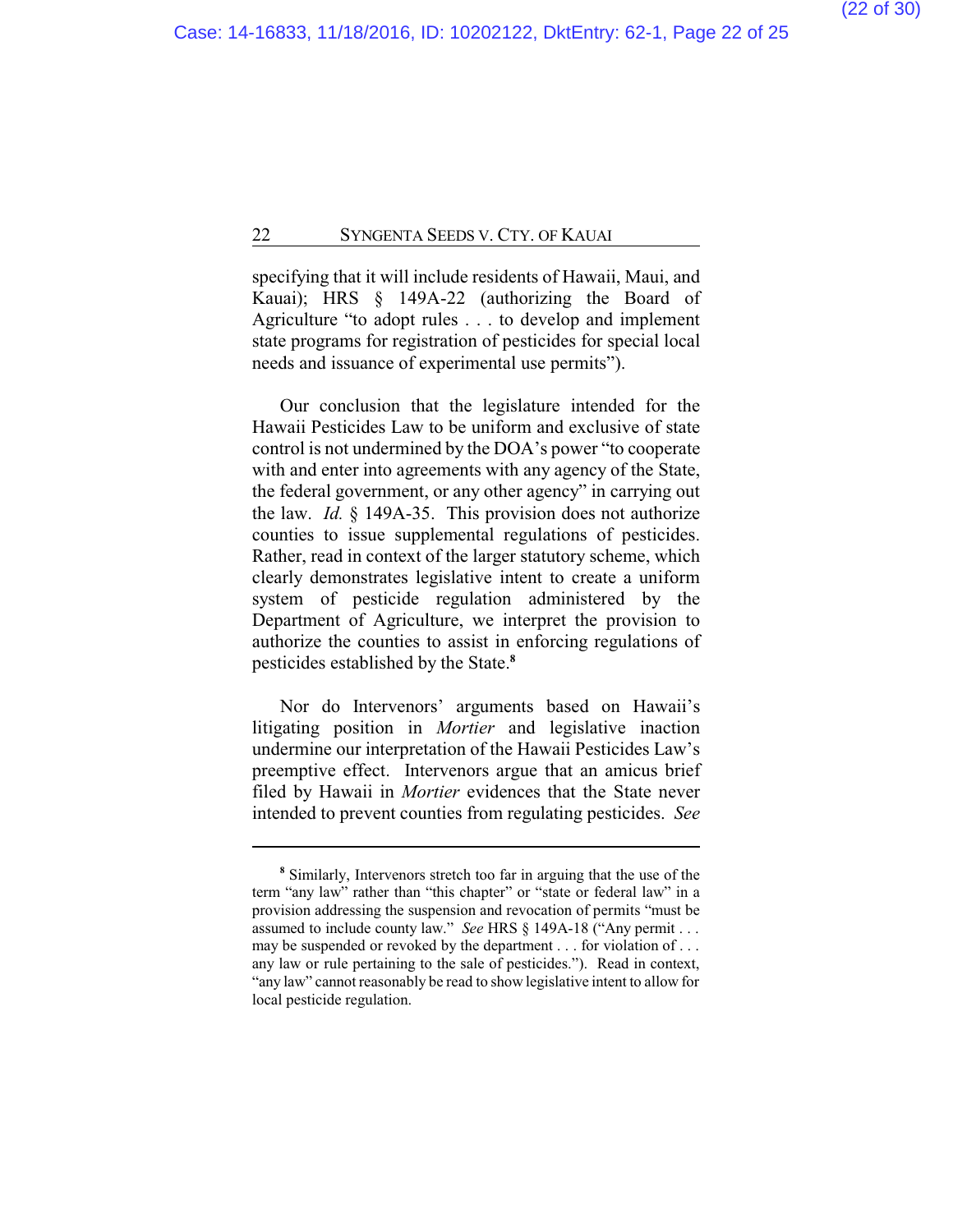*Mortier*, No. 89-1905, 1991 WL 11007857 (Appellate Br.) (Feb. 28, 1991). The litigating position of the Hawaii attorney general in *Mortier*, however, is of little or no relevance to the preemptive effect of the Hawaii Pesticides Law. The brief was joined by ten other states and did not interpret the preemptive effect of Hawaii law. Rather, the brief argued that FIFRA leaves room for state and local regulation of pesticides, a point that is not disputed.

Intervenors also argue that Hawaii's legislative inaction following *Mortier* demonstrates the absence of legislative intent to preempt local regulation of pesticides. Following the Supreme Court's decision in *Mortier*, bills to preempt local pesticide regulation were introduced in the Hawaii House and Senate. Intervenors contend that the fact that the Hawaii legislature did not pass the bills, unlike the legislatures of many other states, undermines any inference of preemptive intent from existing law.

In *Hurip*, the Hawaii Supreme Court relied on postenactment legislative history in assessing legislative intent. 873 P.2d at 96–97. However, *Hurip* relied on the legislative history of an amendment to a state law, not on post-enactment legislative inaction. The U.S. Supreme Court and the Hawaii Supreme Court have found the second type of evidence generally "lacks persuasive significance" because "several equally tenable inferences may be drawn from such inaction." *Cent. Bank of Denver, N.A. v. First Interstate Bank of Denver, N.A.*, 511 U.S. 164, 187 (1994); *Richardson*, 868 P.2d at 1211 n.25 (finding a "long history of considering, and rejecting, proposed bills . . . merely begs the question"); *Tax Appeal of Dir. of Taxation v. Med. Underwriters of Cal.*, 166 P.3d 353, 365 n.11 (Haw. 2007) ("[L]egislative inaction is not a cogent expression of legislative intent."). No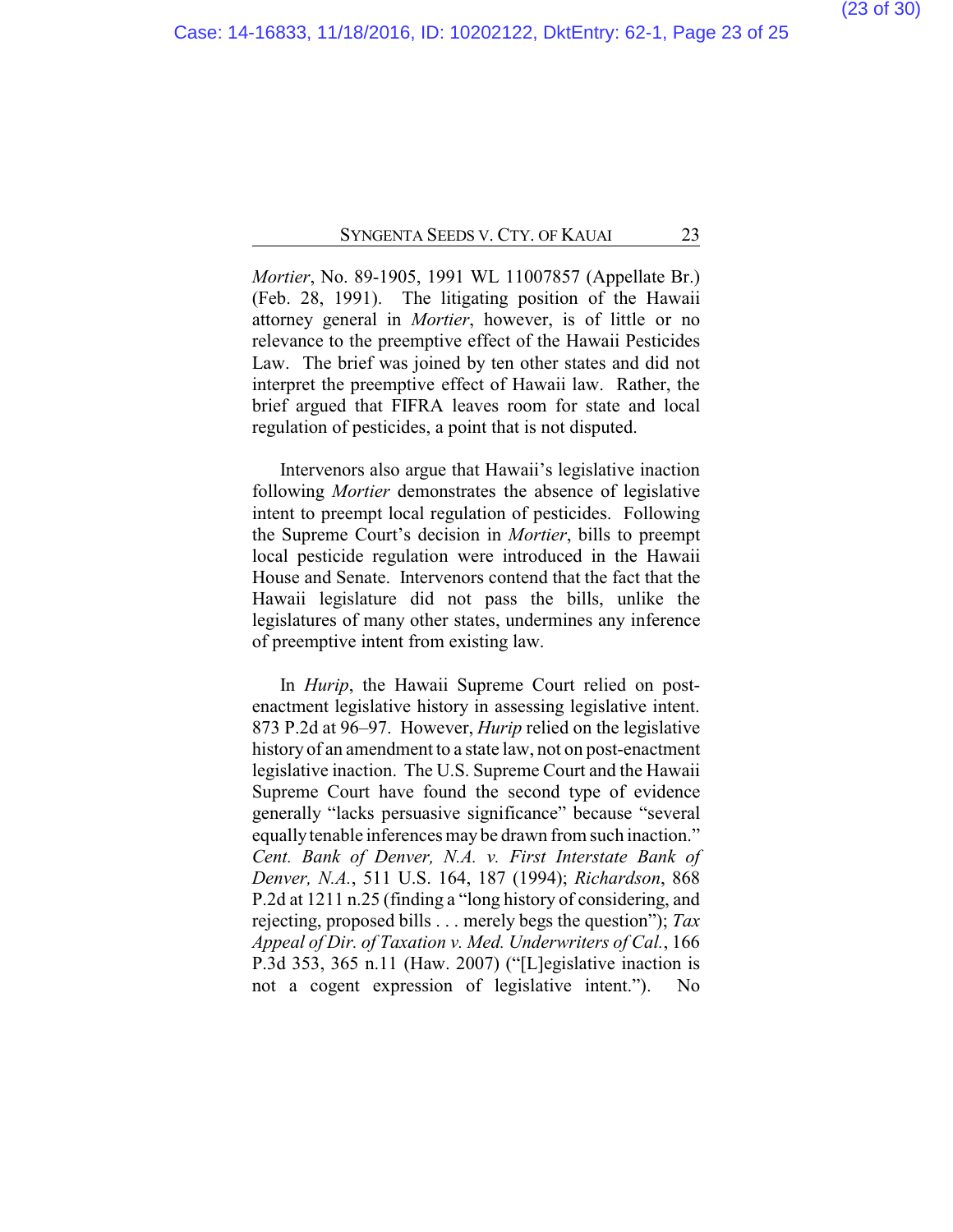circumstances endow the Hawaii legislature's inaction with significance here.

In sum, we find that the Hawaii Pesticides Law comprehensively regulates pesticides and creates a clear inference of legislative intent to preempt local regulations of pesticides. Accordingly, applying Hawaii's comprehensive statutory scheme test, we hold that Ordinance 960's pesticide provisions are impliedly preempted by Hawaii law and beyond the County's power under HRS § 46-1.5(13).

## **C. The district court did not abuse its discretion in denying Defendants' motion to certify the preemption issues to the Hawaii Supreme Court.**

Defendants argue that the district court erred in declining to certify the state implied preemption questions presented to the Hawaii Supreme Court. Alternatively, Defendants ask us to certify the implied preemption questions.

We find that the district court did not abuse its discretion in denying Defendants' motion to certify. We similarly find that while the Hawaii Supreme Court has not applied its preemption test to the specific laws at issue, certification is unnecessary because the State's test for implied state preemption is "rather well-defined." *Puyallup Indian Tribe v. Port of Tacoma*, 717 F.2d 1251, 1263 n.14 (9th Cir. 1983); *see also Pai 'Ohana v. United States*, 875 F. Supp. 680, 700 (D. Haw. 1995), *aff'd sub nom. 'Ohana v. United States*, 76 F.3d 280 (9th Cir. 1996) ("[W]here there is sufficient state law to enable this court to make an informed decision on [the] issues certification is inappropriate.") (internal quotation marks omitted).